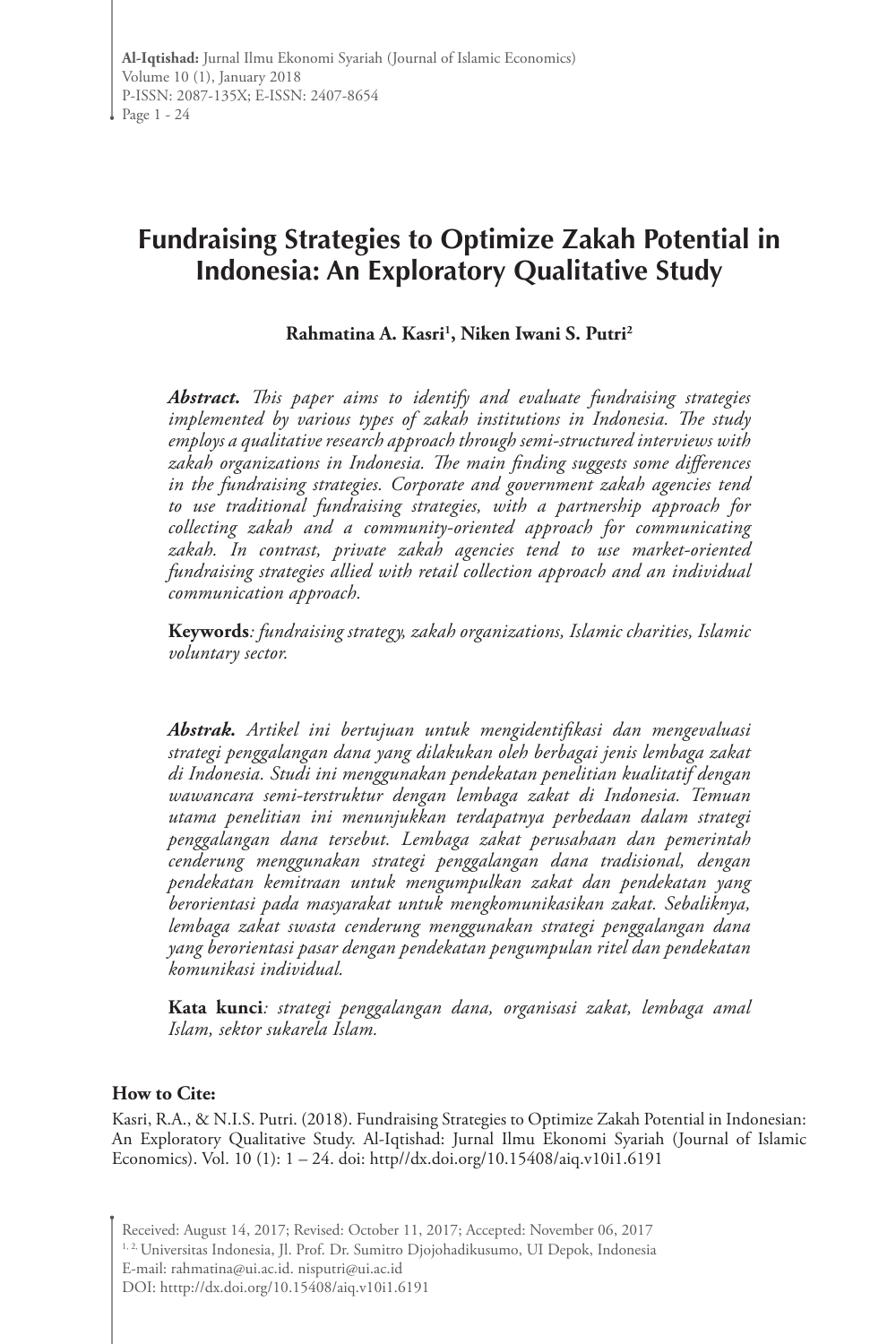# **Introduction**

Importance of zakah institution in Islamic society is unquestionable. Zakah not only serves as the third pillar of Islam, but also regarded as an institution and a system which ensures the equitable distribution of income. This is possible because zakah is the predetermined share of wealth to be distributed among the deserving categories prescribed by God (Al-Qardawi, 2000). It is also an obligation for the wealthy Muslim and primarily aimed to help the poor (Ahmed, 2004). In theory, therefore, to achieve these laudable objectives the amount of zakah collected should be very large.

 Despite this, the amount of zakah collected in various Muslim societies has been relatively low. Kahf (1999) estimated that the ratio of zakah revenue to national income (gross domestic product, or GDP) in three countries adopting the obligatory zakah system – Saudi Arabia, Yemen, and Pakistan – was only between 0.3 and 0.4 percent of GDP. In the case of Indonesia, he estimated that the potential for zakah was around 1 to 2 percent of the country's GDP. In the context of Indonesia, a recent study, which also included the potential for zakah from industries and financial sectors, estimated that the potential amount could reach Rp 217 trillion, or around 3.4 percent of Indonesia's GDP (Firdaus et al., 2012). However, in practice, zakah collection in the country was only Rp 740 billion in 2007, increasing to Rp 3.65 trillion by 2015 (BAZNAS, 2016). These figures collected from all the types of zakah organizations in Indonesia, i.e., government, corporate and private zakah organizations, and are far below the estimations mentioned above.

This low level of zakah collection believed to be associated with the limited collection methods and ineffective collection/fundraising strategies implemented by zakah institutions in most Muslim countries (see, among others, Othman 1990; Faridi 1993; Abdu 2009), including Indonesia (Widarwati, Afif & Zazim, 2017). Furthermore, quite recently Wibisono (2015) noted that non-governmental zakah organizations have consistently achieved more significant levels of collection of zakah in Indonesia. Thus there is an indication that the type of zakah organization also affects the effectiveness of zakah collection in the country.

With this perspective in mind, the main purpose of this paper is to identify and assess differences in the fundraising strategies implemented by different types of zakah institutions (i.e., government, corporate and private zakah organizations) in Indonesia in increasing effectiveness and optimizing zakah fundraising in the country. To achieve the objectives, it employs a qualitative research approach through semi-structured interviews with the six most significant zakah organizations in Indonesia. The results are subsequently analyzed using thematic analysis.

Following this introduction, the structure of this paper is as follows. Section two reviews several theoretical aspects related to fundraising as implemented by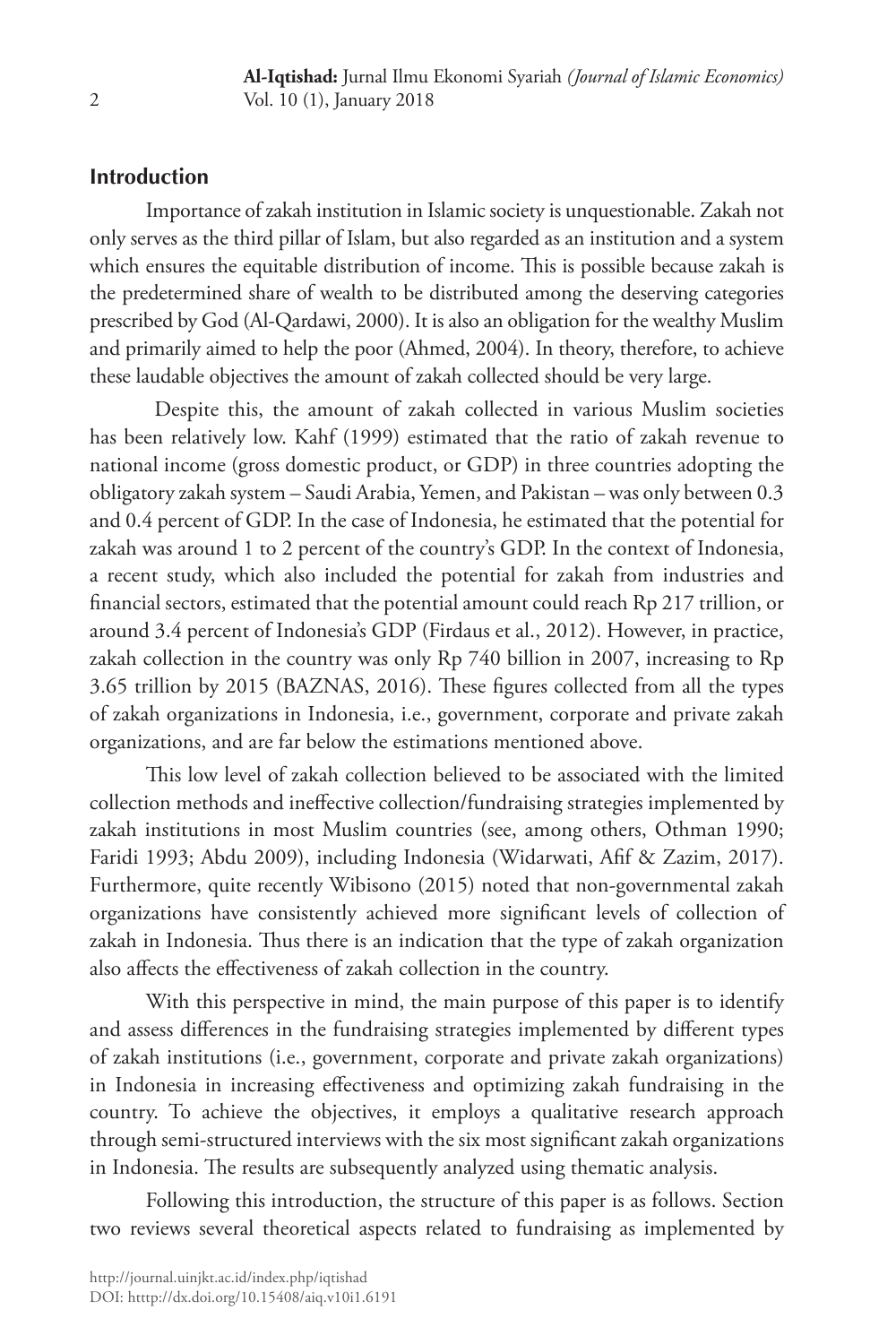various types of organizations, including zakah organizations. Section three explains the data and methods utilized in the study, while section four presents and analyzes the empirical findings. The final section concludes the study.

#### **Literature Review**

#### **Concepts of Zakah and Zakah Administration**

Literally, zakah means 'growth', 'increase', or 'purity' of wealth. When the context is a person, it means 'to improve' or 'to make better'. It is also interpreted as 'blessing', 'growth', 'cleanliness', 'praise' and 'betterment' (Al-Qardawi, 2000). Furthermore, according to the Fiqh Encyclopaedia, zakah can be understood as a due on specific items of assets/properties, in specific percentages, on a yearly basis, and in satisfaction of certain conditions or nisab (in Ahmed, 2004).

In terms of zakah administration, the majority of commentators agree that Islamic state institutions have the ultimate right to collect and distribute zakah in a Muslim country (Ahmed, 2004; Al-Qardawi, 2000; Pramanik, 1993). However, in the current context, it is notable that such states – i.e. those with governments that take Islam as their ideology, Islamic laws as the foundation of their constitutions, and Islamic standards as the basis for their social, economic and political structures – rarely exist. Thus, Muslim scholars argue that zakah does not have to be fully managed by governments (Al-Qardawi, 2000). Moreover, even if a Muslim state collects and distributes zakah, it is contended that zakah payers (muzakki) could partially pay and distribute zakah independently, in order to fully benefit society and as practised in historical times by Caliph Uthman bin Affan (Al-Qardawi, 2000). Civil societies and private institutions on behalf of Islamic society as a whole could also perform Zakah administration, as long as they are able to effectively distribute the proceeds to the appropriate beneficiaries (Alfitri, 2006; Shehata, 1989). It is also notable that all zakah organizations are non-profit oriented as, rather than collecting commercial funds, they function to collect religious funds which have to be distributed to the stipulated recipients.

Kahf (2000) identifies two models of zakah management in contemporary Muslim countries, namely the compulsory model and the voluntary model. Under the former, collection and disbursement of zakah are carried out by the (Muslim) government on a mandatory basis as enforced by law. Countries adopting this system include, among others, Pakistan, Saudi Arabia and Yemen. In contrast, under the latter model individuals voluntarily pay zakah through government agencies or other legal agencies, based on self-assessment. Some of the countries implementing this system are Indonesia, Malaysia and Bangladesh. However, the fact that zakah is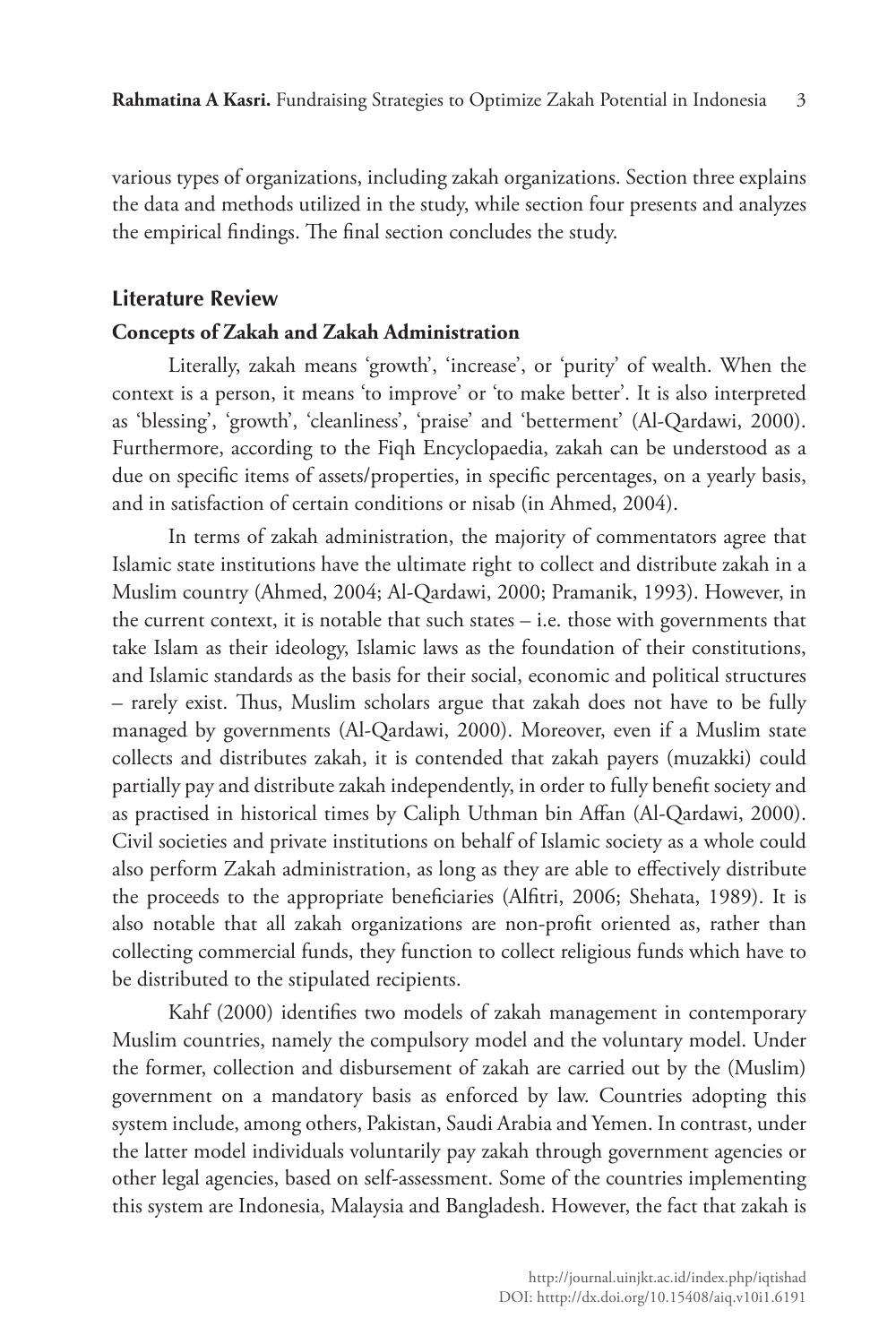also managed by non-government institutions is not taken into account in the two models.

In Indonesia, 2011 marked advancement in the development of zakah administration, with the government's establishment of BAZNAS (the National Board of Zakah) as the main collector and supervisory body for all zakah institutions in the country (Zakah Act No 23/2011). As a result, Indonesia is adopting a compulsory zakah management model, albeit with practices which are not strict. Another important regulation is the Decree of the Ministry of Religious Affairs No. 333/2015, which establishes the category of 'certified private zakah institutions' (LAZ). In this study, all government-related zakah agencies (i.e. BAZNAS, BAZNAS Province, BAZNAS regency/city) are categorized as government-affiliated non-profit organizations, while certified private zakah institutions (LAZ) consist of corporate-affiliated zakah agencies and private zakah agencies, which together are categorized as non-governmental non-profit zakah organizations.

In contemporary Muslim societies, professionals have carried out management of zakah—including collection and distribution of zakah. However, despite modern management practices, collection of zakah in most of Muslim societies has been relatively poor. One possible reason behind the poor performance of zakah collection in Muslim countries is related to ineffectiveness of the collection strategies implemented by zakah institutions. According to Othman (1990), low levels of collection of zakah in Malaysia were related to ineffective communication between zakah administrators and zakah payers. Similarly, ineffective methods of zakah collections are found in India (Faridi, 1993) and Uganda (Abdu, 2009). Other studies also linked poor performance to lack of knowledge about zakah, as well as to limited types of zakah-appropriate assets based on the current fiqh interpretation (Kahf, 1989; Benthall, 1999).

In Indonesia, insofar as they relate to the aims of this study, systematic studies investigating this issue are rarely found. However, a recent study by Widarwati, Afif and Zazim (2017) suggests that the underperformance of zakah institutions in Indonesia might be related to the limited channels used to reach zakah payers, as well as to poor understanding of the behaviour of muzakki. In other words, fundraising approaches and strategies implemented by the zakah-collecting organizations are not effective in optimizing the potential for zakah in the world's largest Muslim country. Furthermore, when discussing the performance of zakah institutions in Indonesia, Wibisono (2015) notes that more effective collection of zakah has been consistently performed by non-government zakah organizations. Thus, there is an indication that the type of zakah organization also affects the effectiveness of zakah collection in Indonesia. However, he did not attempt to elaborate the reasons behind this fact.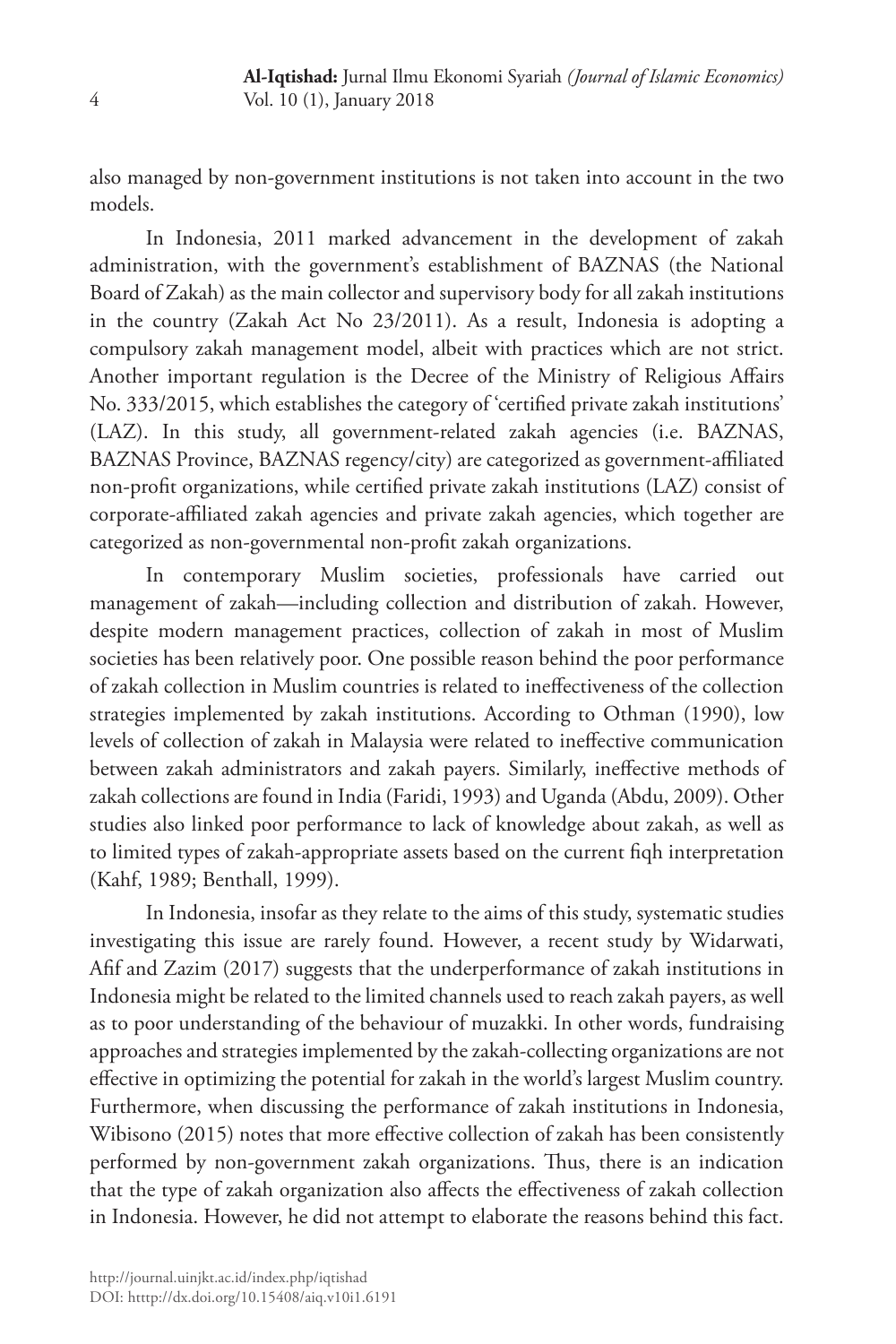# **Theoretical Aspects of Fundraising Definition and Scope of Fundraising**

Andreasen and Kotler (2008) define fundraising as the activity of identifying the main sources of funds and collecting financial resources from them.<sup>1</sup> They further explain that current fundraising has reached a marketing-orientation point in its development, where it does not just make requests for monetary funding on behalf of beneficiaries, but rather operates through the exchange of value to also fulfil donors' needs. Thus, fundraising activities may include both collection and marketing activities. In line with this, Warwick (1999) states that fundraising is no longer as simple as providing funds for an organization, as its objectives may include the growth of the donor base, donor participation, the visibility of an organization's brand, and efficiency in terms of lower fundraising costs and price per service.

As advertising is the means of transferring information about products or service quality in private markets, fundraising expenditure plays this same role in charitable collection (Andreasen & Kotler 2008). Many previous studies of fundraising focus on the methods used and marketing aspects of fundraising performance (Arnett, German & Hunt, 2003; Bryson, 1988). Popular themes in fundraising include relationship-based fundraising and relationship marketing (Burnett, 2002; Weir & Hibbert, 2000), database marketing (Balabanis, Stables & Phillips, 1997); and customer relationship management (Widarwati et al., 2016). However, if fundraising is seen as an organization's strategy for revenue stability, there are relatively fewer studies of the determinants of fundraising strategy and its relationship with donor behaviour and resource availability.

## **Fundraising and Organizational Forms**

Does organizational form matter? Schlesinger (1997, 1998, in Anheir, 2004) found that form does matter. Non-profit organizations behave more sensitively towards government requirements and community interests, but are less sensitive to donor's demands for them to be efficient and professional service providers. For example, non-profit organizations tend to be less responsive in providing social reporting than other organizations. Toepler and Anheier (2004) have classified different organizational entities and compared non-profits with corporations and government agencies. Member-serving non-profits (associations) and publicserving non-profits are compared across several aspects that could differentiate

<sup>&</sup>lt;sup>1</sup> There are several other definitions of fundraising too, but their essentials are more or less the same.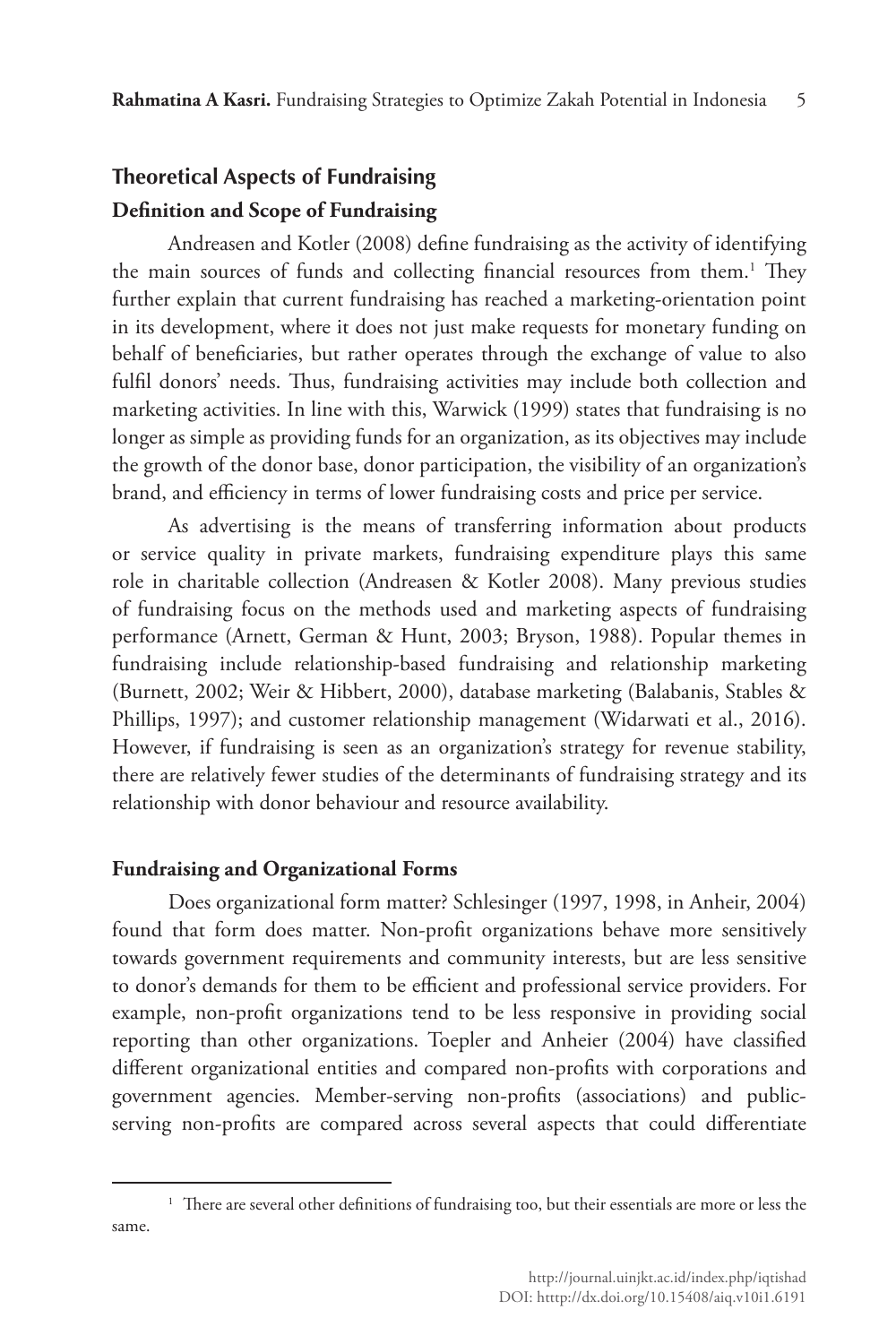the behaviour of these organizations. One factor that relates to fundraising is the resourcing method, in which corporations uses commercial resourcing, governments use coercive (taxation and policy) methods, member-serving associations use donative methods and public-serving non-profits use a combination of donative and commercial methods.

## **Resource Dependence Theory and Fundraising Activities**

Why the type of organization format affects its fundraising activities could be explained largely from the viewpoint of resource dependency theory (Pfeffer & Salancik, 1978). As the typical organizational format is created along with the establishment of the entity, resource availability will be likely to affect the organization's dependence on their revenue streams, and different types of organization usually have distinctive resources. Specifically, to understand the need for resources, one must adopt an open system perspective (Katz & Kahn, 1966) in which acquiring and maintaining resources requires an organization to interact with the individuals and groups that control them. The degree of resource dependence is also determined by the importance and the concentration of the resource used. Managing its source of revenue will define how a non-profit organization behaves, including in terms of its fundraising strategies. According to resource dependency theory, the sustainability of a resource will affect how an organization will behave. An entity with a dominant or single funder scenario will be likely to mirror the structure and behaviour of its dominant funder over time (Schlesinger, 1998). For example, non-profits affiliated to certain corporations will have fundraising strategies similar to their parent companies. This factor could be applied in analysing the fundraising strategies implemented by other types of non-profit organizations.

## **Types of Donor and Fundraising Activities**

There are three types of contribution sources for non-profits, namely private contributions, government funding and commercial incomes (Salamon & Anheier, 1998). Private contributions come from individual and corporate donors, while government funding usually comes from block grants. Commercial incomes come from alternative fundraising, which utilizes for-profit products, and services, which support the non-profit's mission, while individual donors account for most private donation. Traditional fundraising revenues depend on contributions as their primary revenue streams (Carrol & Stater, 2008). There are great variations across nonprofit organizations in terms of their ability to diversify their revenue structures, and these will affect their autonomy and sustainability (Salamon & Anheier, 1998).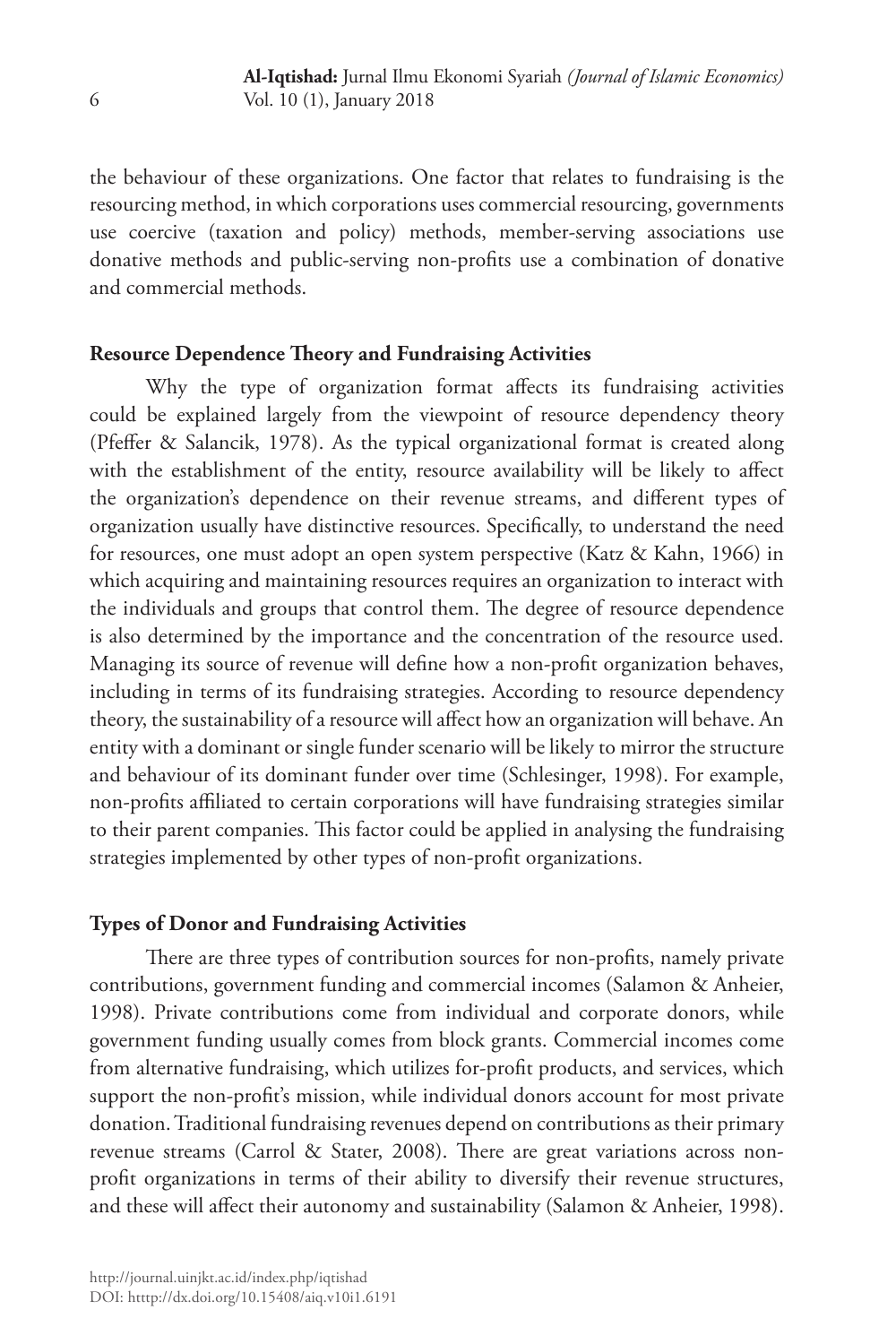Availability of funding resources varies, as the revenue structure of non-profits will depend on their types of donor; thus, the effort to maintain revenue structure through fundraising activities is also affected by the type of donor.

#### **Fundraising Strategies**

Pavicic (2003) discusses fundraising activity and believes it is not only part of marketing strategy but could also be implemented as a separate strategy that requires planning and implementation. Andreasen and Kotler (2008) further state that fundraising activities have gone through three orientation phases in their development, related to product, sales and marketing. Sargeant et al. (2001) have attempted to classify fundraising activities into two approaches: (i) the transactional approach, which focuses on immediate financial needs without using strategic planning to secure resources, and (ii) strategic approaches, which are built alongside an organization's vision, mission and long-term objectives, and which synchronize fundraising projects and resources to maintain sustainability. He argues that nonprofit organizations should transform their traditional/transactional fundraising into strategic fundraising methods that focus on influencing donors' choice of charity and increasing donor loyalty. Since the purpose of strategic fundraising is to enhance donor longevity using relationship management of donors, the non-profit sector will benefit from various concepts of relationship management taken from the marketing approach (Helfert et al., 2002; Bennet, 2005).

Thus, in general, there are two types of fundraising strategies, namely traditional fundraising and market-oriented fundraising. Traditional fundraising activities usually adopt passive approaches which collect funds through short-term actions such as on-site requests, pamphlets, banners, posters, letters and emails. These strategies are usually directive and short-term in nature. They rely on donative funding from external sources (Froelich, 1999) with minimum regard for maintaining regularity of income. In years when funding is below target, the non-profit organization will react by increasing its fundraising expenditure, expanding its efforts to target new donors. Some non-profits have the privilege of regular communities or authorities as donors, and for which they carry out the donors' social missions.

In contrast, fundraising strategies that take a more market-oriented approach purposely target individuals (potential and loyal donors) to establish regular charitable donations through the implementation of marketing approaches in their fundraising activities (Weinstein, 2009). The aim of strategic fundraising is to transform episodic and irregular donors into long-term regular members and donors (Gardner, 2013). It also aims to influence a donor's loyalty to an organization (Tschirhart, 2006, Helfert et al., 2002, Bennett, 2005). Organizations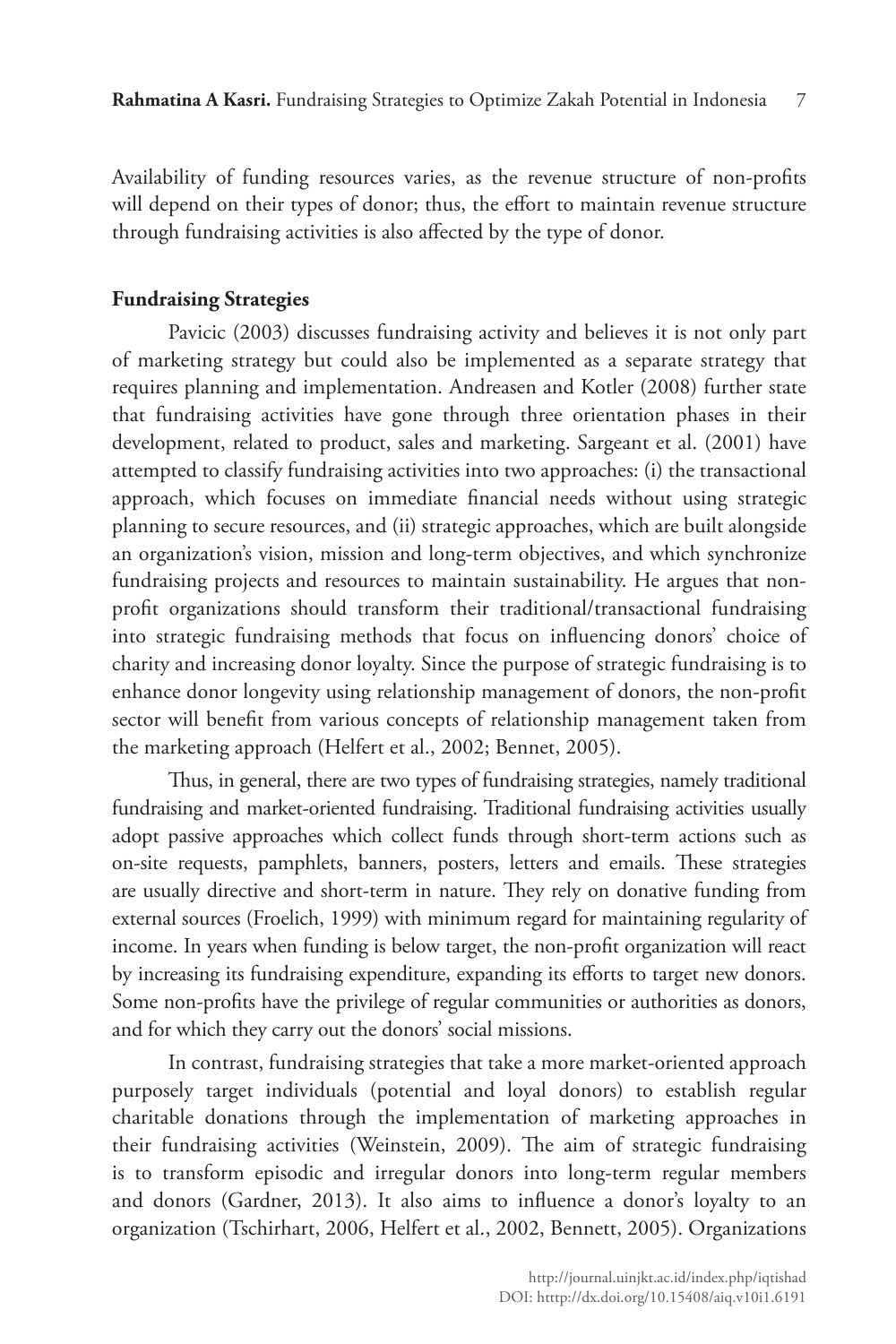using proactive relationship marketing programmes to engage with their donors are proved to achieve more loyal donors and so are more successful in their fundraising (Bennett & Barkensjo, 2005; Waters, 2009).

Various scholars have stated that revenue diversification through effective fundraising may decrease revenue volatility and dependence on donors (Carrol & Stater, 2008). Research in the non-profit sector has affirmed that the implementation of a market orientation is important in winning donations and improving the general performance of non-profits (Andreasen & Kotler, 2008; Pandelica et al., 2009; Levine & Zahradnik, 2012; Chad, 2013; Rey García et al., 2013). Empirical research into non-profit marketing across countries also shows positive relationships between market orientation and fundraising performance (Ellis, 2006; Dolnicar & Lazarevski, 2009; Pope et al., 2009; Levine & Zahradnik, 2012; Rey García et al., 2013). In the Indonesian context, Kasri (2013) has stated that strategically segmenting donors based on their socio-demographic characteristics and observable motives is improving the fundraising approaches of zakah agencies.

Much research into fundraising has found that implementing marketorientation strategies has contributed to better fundraising performance (Balabanis et al., 1997; Bennett, 1998; Shoham et al., 2006; Dolnicar & Lazarevski, 2009). Various scholars from multiple disciplines have also hypothesized approaches that can enable non-profits to avert financial-resource dependence through effective fundraising (Weinstein, 2009). From the discourses, it is generally suggested that the market-oriented approach includes (i) a collection approach, such as segmenting charity donors for fundraising purposes; establishing modes of payments, and (ii) a communication approach, such as maintaining a relationship with the donor, as well as documenting and disseminating various reports of output (Schlegelmilch & Tynan, 1989; Rooney, 2001, in Bennett & Sargeant, 2005).

Based on the literature reviewed above, it is argued that the fundraising strategies implemented by zakah organizations in Indonesia could be explained by resource dependence theory. In other words, their strategies are influenced by the sustainability of the resources they possess. For zakah agencies, whether they belong to the government (or units/agencies thereof), corporations or independent non-government organizations, resource availability will define their fundraising strategies. Those belonging to government agencies will be likely to have simpler fundraising approaches, due to the availability of their funding sources. Those embedded in corporations, such as Islamic banks, will be likely to adopt their parent company's marketing strategies for fundraising, even if they already benefit from obligatory donations from employees. Meanwhile, a private agency with no affiliations is more likely to have a market oriented fundraising-based strategy, due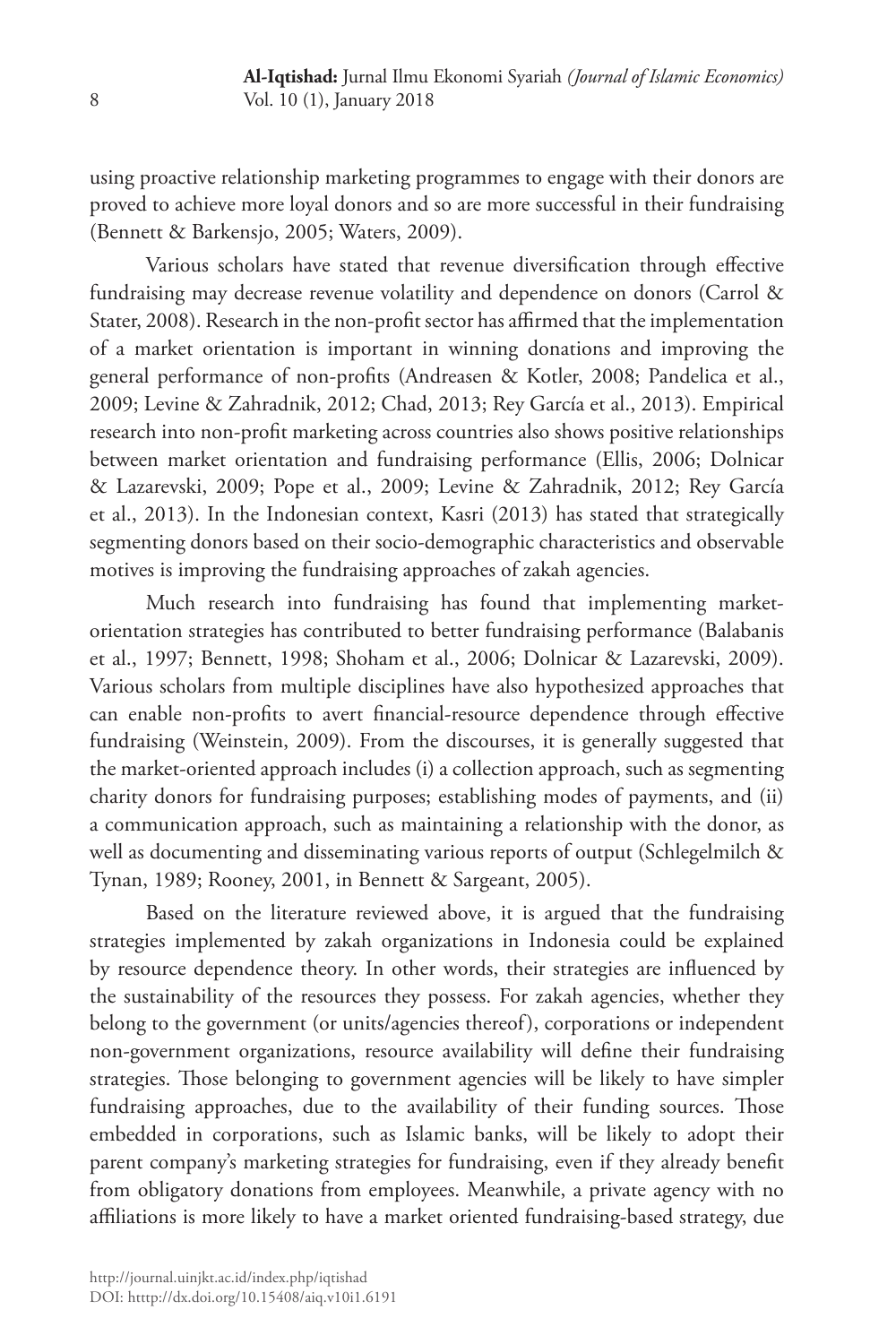to its irregular revenue streams from unrelated/varied donors. These ideas will be empirically tested in this study.

# **Method**

# **Data**

This study is conducted using a qualitative approach to explain and analyze the fundraising strategies implemented by zakah agencies in three types of zakah organization in Indonesia, categorized as follows: government zakah organizations (G), corporate zakah organizations (C) and independent, private zakah organizations (P). Among the issues explored in this paper are collection approaches, methods of payment (channels used), communication approaches and issues in fundraising management.

Primary data was collected using a semi-structured interview protocol applied to key personnel in managerial positions in zakah agencies. The respondents were 21 management personnel (mostly directors and operational managers) from the six largest zakah organizations in Indonesia taken from the three categories of zakah agencies.2 The respondents were categorized based on the category of the organization they worked for. Thus, G is used for a government-affiliated zakah agency, C for a corporate-affiliated zakah agency and P for an independent private zakah agency. The data collected are analysed using Nvivo8 software.

# **Research Methods**

The data obtained in this study are analysed using thematic analysis. This method was considered the most appropriate method for analysing the data obtained because of its ability to summarize, interpret and compare the key features (themes) from a large qualitative data set. Indeed, most researchers consider thematic analysis to be a useful research method for capturing the intricacies of meaning within a rich qualitative data, set such as the transcripts of semi-structured interviews (Boyatzis, 1998; Braun & Clarke, 2006). Not surprisingly, this method has been used in a number of organizational studies (Bryman & Burgess, 2002; Cassell & Symon, 2004; Miller, Dingwall & Murphy, 2004).

Six phases are recommended for conducting a thematic analysis (see Table 1). While all phases are equally important, coding is seen as the primary process for developing themes within the raw data, through which important moments in the data are recognized and coded prior to interpretation (Braun and Clarke 2006).

<sup>2</sup> They are BAZNAZ, BAZIS DKI, BMM, YBM-BRI, DD and RZ.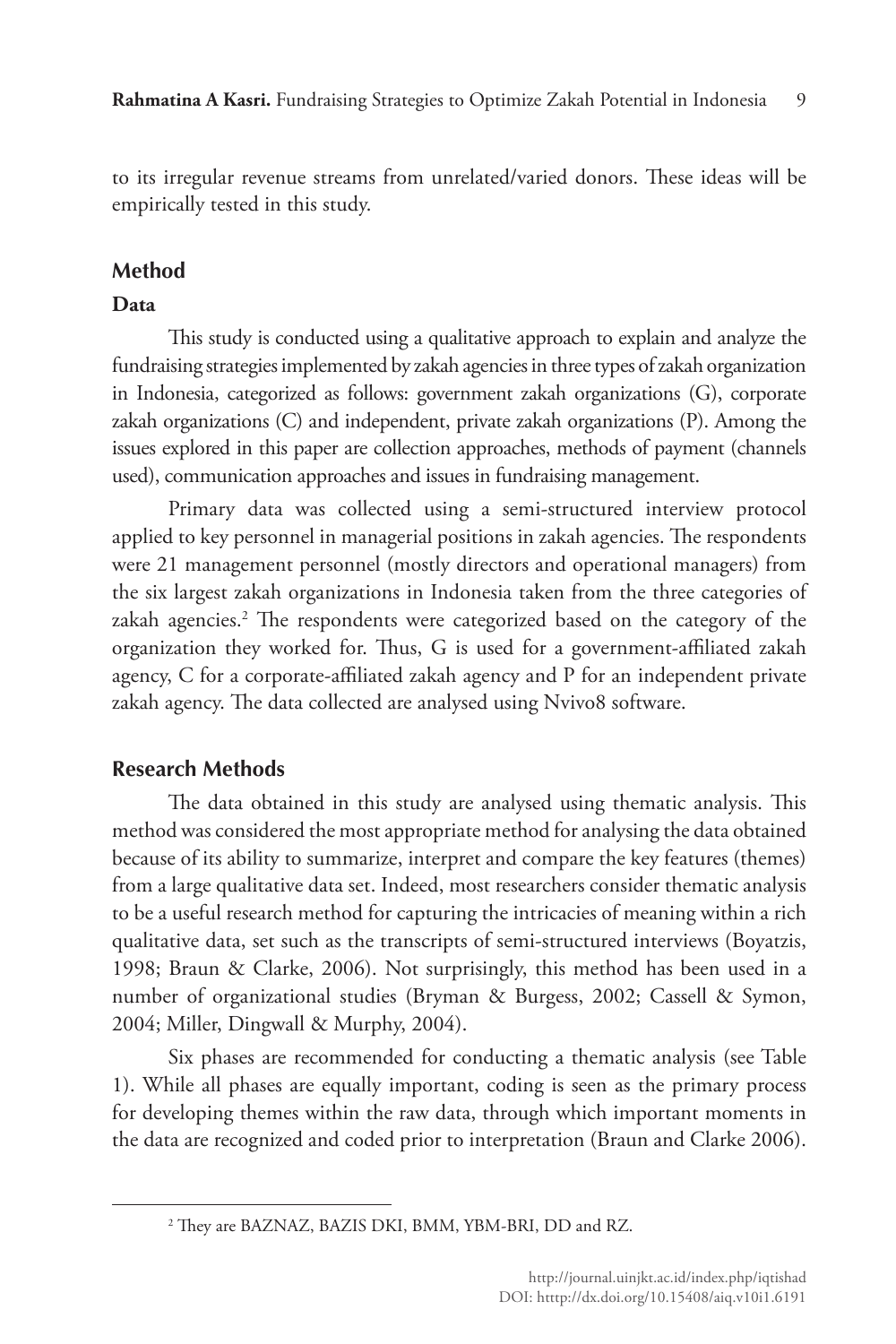The interpretations used for coding can include comparing theme frequencies, identifying theme co-occurrences and graphically displaying relationships between different themes (Guest et al., 2011). In this study, in presenting the coding results under the thematic analysis, both the identity numbers of respondents (R1, R2, etc.) and the combination of the respondents' identities and the types of zakah agencies they represent (G1-1, G1-2, C1-1, etc.) are utilized. Whenever necessary, explanation of the context of a particular word mentioned in the interview is written or explained in brackets. The results are described and analyzed in the next section.

| $\rm No$ | Phase                               | <b>Description of the Process</b>                                                                                                                                                                      |  |  |
|----------|-------------------------------------|--------------------------------------------------------------------------------------------------------------------------------------------------------------------------------------------------------|--|--|
| 1        | Familiarization with data           | Transcribing the data; translating the data (if necessary); reading<br>and re-reading the data; noting down initial ideas                                                                              |  |  |
| 2        | Generating initial codes            | Coding interesting features of the data in a systematic way across<br>the entire data set; collating data relevant to each code                                                                        |  |  |
| 3        | Searching for themes                | Collating codes into potential themes; gathering all data relevant<br>to each potential theme                                                                                                          |  |  |
| 4        | Reviewing themes                    | Checking that the themes work in relation to the coded extracts<br>(Level 1) and the entire data set (Level 2); generating a thematic<br>'map' of the analysis                                         |  |  |
| 5        | Defining<br>and<br>naming<br>themes | Ongoing analysis to refine the specifics of each theme as well as<br>the overall story the analysis tells; generating clear definitions<br>and names for each theme                                    |  |  |
| 6        | Producing the report                | Selection of vivid, compelling extract examples; final analysis of<br>selected extracts relating the analysis to the research question and<br>literature; producing a scholarly report of the analysis |  |  |

Table 1. Phases of Thematic Analysis

Source: Braun and Clarke (2006)

## **Result and Discussion**

#### **Result**

Important aspects of the fundraising function, such as types of donors, fundraising programmes and approaches/methods of payments, were explored to obtain insights into the models used for collecting zakah proceeds in Indonesia. This exploration leads to a general understanding that two fundraising approaches are implemented by the zakah agencies, namely retail and partnership approaches (Table 2). These approaches are associated with the two types of zakah payers, namely individuals and institutional muzakki. The characteristics of each approach are elaborated in Tables 2 to 9.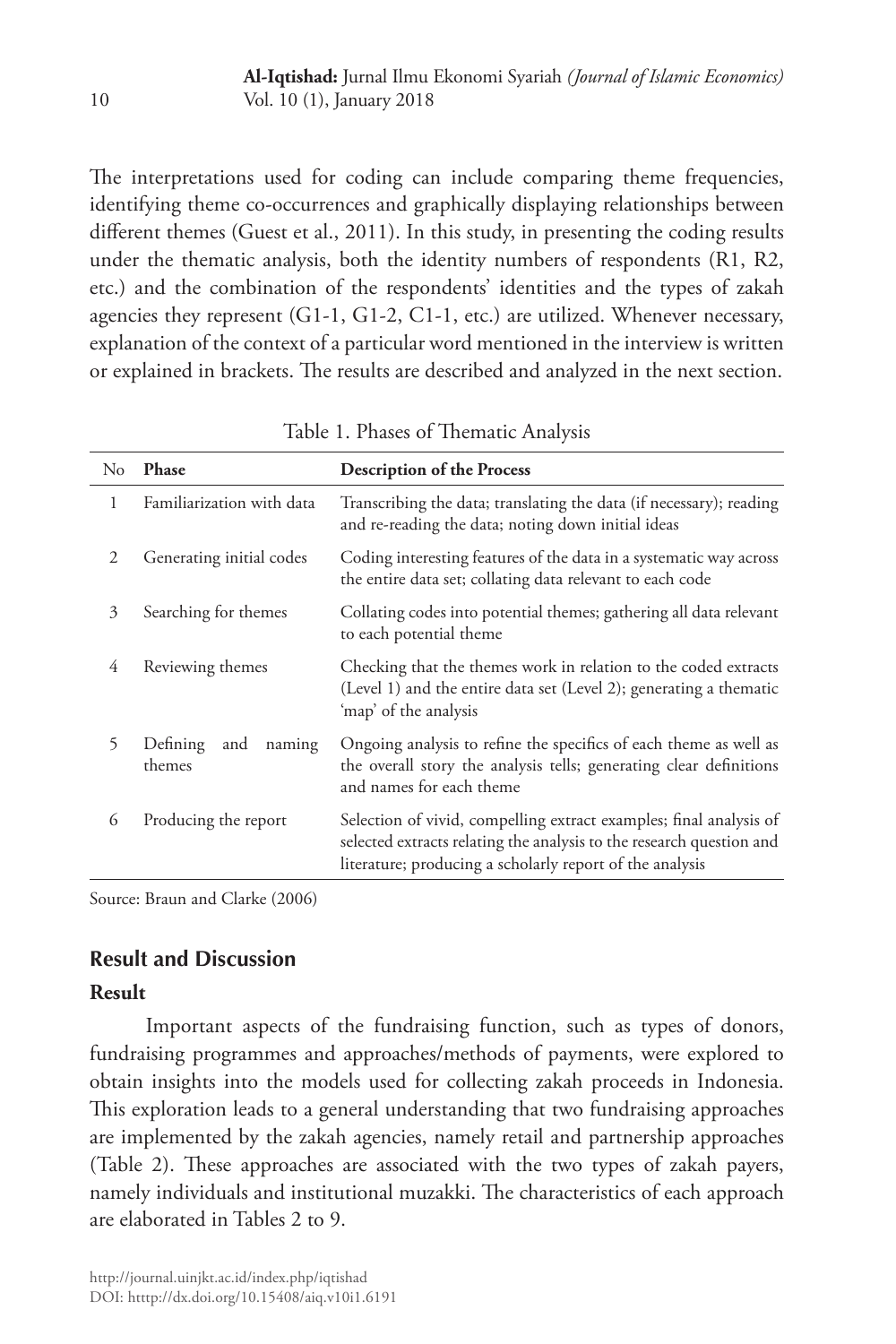| <b>Interview Question</b> | How do you collect zakah? (i.e. what is the model of fundraising<br>implemented in your organizations)                                    |  |  |
|---------------------------|-------------------------------------------------------------------------------------------------------------------------------------------|--|--|
| <b>Focused Coding</b>     | Subthemes/Remarks                                                                                                                         |  |  |
|                           | Retail fundraising approach                                                                                                               |  |  |
|                           | Partnership fundraising approach                                                                                                          |  |  |
| Concluding Theme          | Zakah organizations implement different approaches to fundraising. The<br>models include the retail and partnership fundraising approach. |  |  |

Table 2. Collection Approaches

The retail approach has several distinguishing characteristics (Table 3). First, it focuses on collecting zakah from individual zakah payers including those affiliated with the organizations. In this respect, some of the respondents (G1, C1 and C2) admitted that their agencies relied on revenues from groups of individual payers, in particular, employees of their parent institutions. Indeed, it was revealed during the interviews that these donors were almost exclusively the employees of parent and/or affiliated companies. Another specific individual group mentioned was hajj pilgrims, who are required to pay zakah through the appointed government zakah agency. As for the private zakah organizations, however, the general public/individuals were their main focus of fundraising.

Table 3.Focused Coding 1 for the Collection Approach

| Subtheme                                | Retail fundraising approach                                                                                     |
|-----------------------------------------|-----------------------------------------------------------------------------------------------------------------|
| Interview with                          | Remarks                                                                                                         |
| R1 (G1-1), R9 (C1-1), R11 (C2-1)        | Focus on segmented individual zakah payers, particularly<br>those affiliated with the organizations             |
| $R3$ (G2-1), $R14$ (P1-1), $R21$ (P2-1) | Focus on general individual zakah payers (general public)                                                       |
| R12 (C2-2), R14 (P1-1), R21 (P2-1)      | R1 (G1-1), R7 (G2-5), R9 (C1-1), Relies on regular zakah collection programs                                    |
| R12(C2-2), R14 (P1-1), R21(P2-1)        | R1 (G1-1), R7 (G2-5), R9 (C1-1), Utilize various methods of payment, particularly using the<br>banking services |

In terms of their fundraising programmes, almost all agencies rely on regular zakah collection programmes through which muzakki are periodically invited to pay zakah and other Islamic charitable funds. Regular and frequent communication messages are commonly employed to attract individual donors. The Islamic charities also facilitate payments by providing numerous methods of payment. According to the interviewees, the preferred method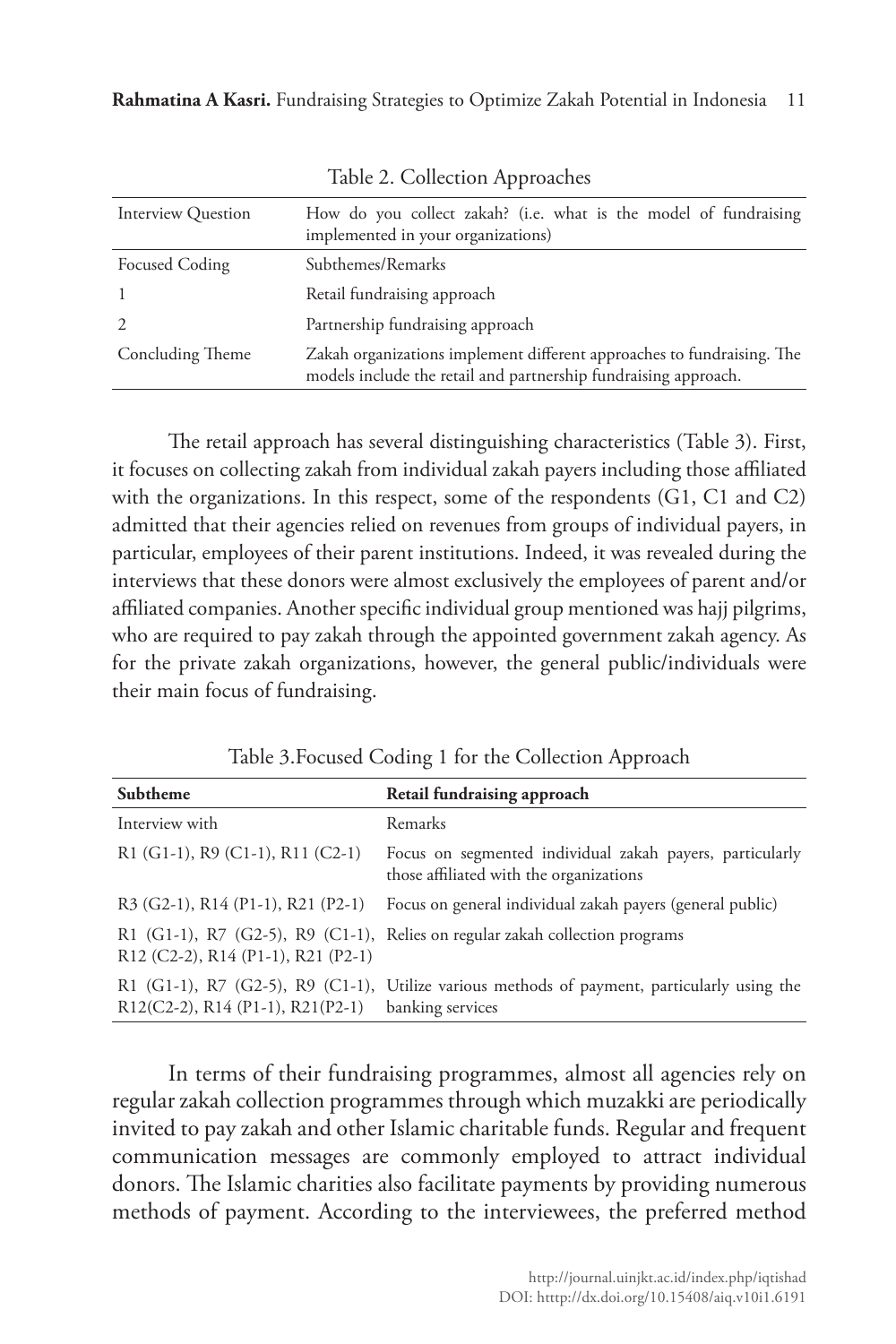of payment in Greater Jakarta is transfer through banking services. The variations in payment methods are summarized below, with an indication that the private agencies utilize almost all of the payment methods available.

| <b>Methods of Zakah Payments</b>                                                                      |                                                  |                                                                                                           |                |  |  |  |
|-------------------------------------------------------------------------------------------------------|--------------------------------------------------|-----------------------------------------------------------------------------------------------------------|----------------|--|--|--|
| <b>Direct Payments</b>                                                                                | Implemented by                                   | <b>Indirect Payments</b>                                                                                  | Implemented by |  |  |  |
| Cash payments at service All organizations Regular direct debit payment<br>counter (in zakah offices) |                                                  | payroll or<br>bank<br>(from<br>deposit)                                                                   | G1, C1, C2     |  |  |  |
| Cash payments through zakah<br>services counter in public places<br>(mall, offices complex, etc.)     | G <sub>2</sub> , P <sub>1</sub> , P <sub>2</sub> | Transfer through bank (via All organizations<br>bank counter, ATM, mobile<br>banking or internet banking) |                |  |  |  |
| Cash payment through pick-<br>up service                                                              | G2, P1                                           | Transfer through point of<br>payments (via post office, etc.)                                             | P <sub>1</sub> |  |  |  |

Table 4. Methods of Zakah Payment in Retail Approach

Source: Interviews and internal documents

Table 5 describes the primary characteristics of the partnership fundraising approach. The first feature is related to collaboration with specific institutions. Unsurprisingly, government agencies are relatively successful in making partnerships with other government and government-related institutions (including business partners of government agencies), as revealed by R1 (G1-1) and R3 (G2-1). Similarly, the corporate agencies mainly rely on partners of their parent companies. Meanwhile, corporations and communities are mainly attracted to becoming partners of non-profit agencies.

| Subtheme                 | Partnership fundraising approach                                                                                           |  |  |  |
|--------------------------|----------------------------------------------------------------------------------------------------------------------------|--|--|--|
| Interview with           | <b>Remarks</b>                                                                                                             |  |  |  |
| $R1$ (G1-1), R3 (G2-1)   | Establishing partnership with institutional muzakki/donors,<br>particularly government and government-related institutions |  |  |  |
| $R14 (P1-1), R21 (P2-1)$ | Establishing partnership with institutional muzakki/donors,<br>particularly corporations and communities                   |  |  |  |
| $R14 (P1-1), R21 (P2-1)$ | Often associated with special fundraising events/programs                                                                  |  |  |  |

Table 5. Focused Coding 2 for the Collection Approach

Another feature related to fundraising approaches is the use of special (nonregular) fundraising events often organized under the partnership model. Examples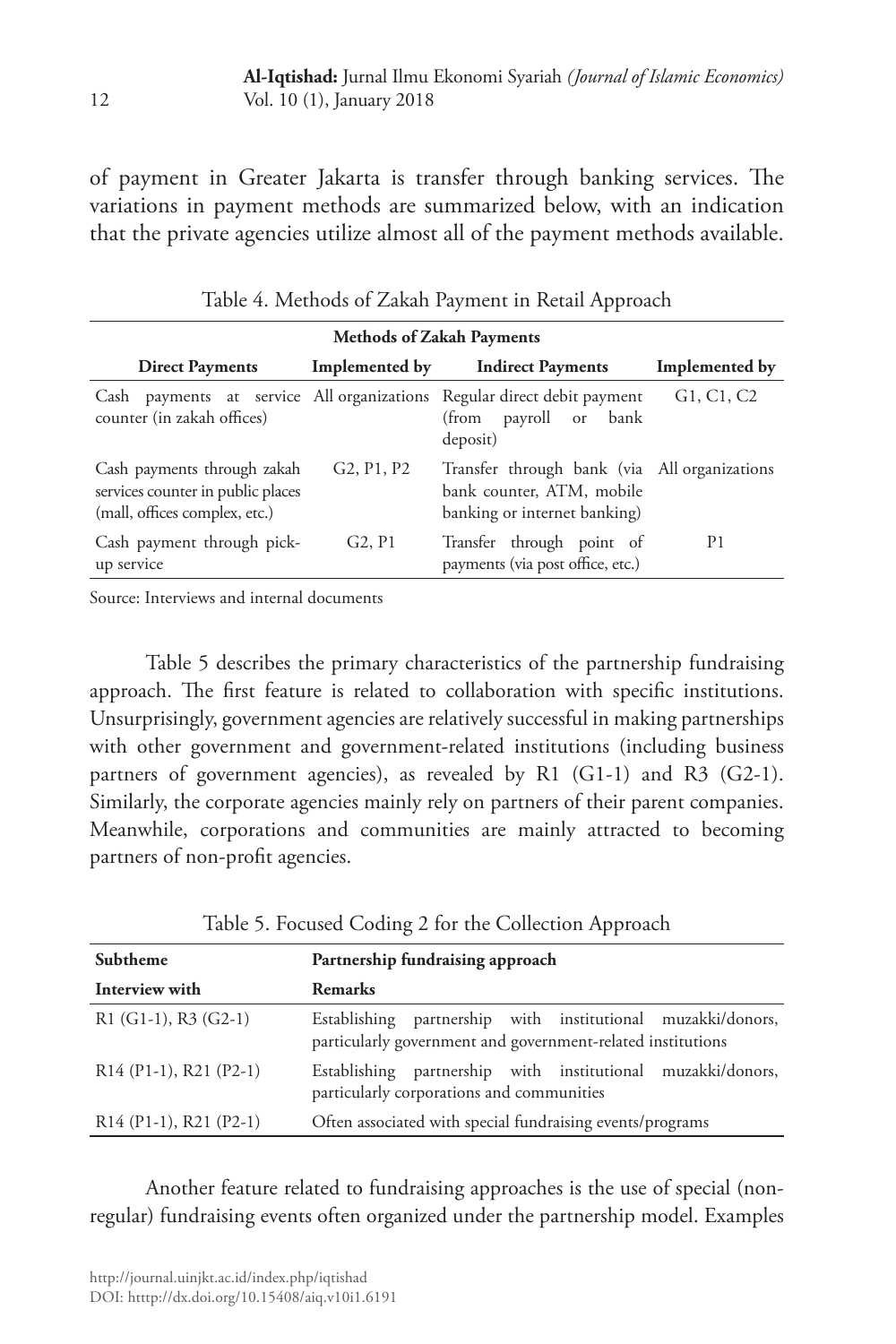of such programmes are gala dinners and charity concerts as well as numerous events under Ramadhan fundraising programmes.<sup>3</sup> On some occasions, these special programmes are conducted together with ceremonial zakah distribution events where partner organizations or institutional muzakki attend to directly observe their zakah contributions being distributed to the (agreed) beneficiaries.

Additionally, it was disclosed that different types of zakah agencies implement different approaches to 'encourage' fundraising. The government agencies, for instance, take advantage of various government regulations obligating all government officers to pay zakah through government bodies.<sup>4</sup> In contrast, although the parent company of the corporate agencies might have relatively the same influence to direct its employees to pay their charity through the corporate-affiliated agencies, the only employees encouraged to do so were Muslims and those volunteering to do so<sup>5</sup>. For the private agencies, however, such a 'power' rarely exists and they therefore depend heavily on public funds.

Communication is another important aspect of zakah fundraising because of its role in connecting zakah payers (muzakki) with zakah organizations (amil) and zakah beneficiaries (mustahik). Responses gathered during the interviews suggest that there are two main communication approaches practised by the agencies individual oriented and community oriented (see Table 6). These approaches are strongly influenced by the purpose and target (audience) of the communication.

| Interview Question | How do you communicate your programs? (i.e. what models of<br>communication are implemented in your organization?)                                                                                                                                                                |  |  |  |  |
|--------------------|-----------------------------------------------------------------------------------------------------------------------------------------------------------------------------------------------------------------------------------------------------------------------------------|--|--|--|--|
| Focused Coding     | Subthemes/Remarks                                                                                                                                                                                                                                                                 |  |  |  |  |
|                    | Individual-oriented communication approach                                                                                                                                                                                                                                        |  |  |  |  |
|                    | Community-oriented communication approach                                                                                                                                                                                                                                         |  |  |  |  |
| Concluding Theme   | Different types of zakah organizations have implemented different<br>approaches in communication. Nevertheless, there was an indication that<br>the non-profit organizations tend to use the retail-oriented model while the<br>rest tend to utilize the community-oriented model |  |  |  |  |

Table 6. Communication Approach

<sup>3</sup> Examples include fundraising programmes aimed to provide food for *sahur* and *ifthar* for street children, weddings on the streets etc.

<sup>4</sup> Indeed, it was revealed during the interviews that individual government officials who are *not* Muslims are also obligated to pay *zakah* through the appointed agency (G1) as mandated by the Governor's Decree.

 $5$  The confirmation should be clearly stated in a written statement addressed to the company's executive, stating whether individuals do or do not agree to pay *zakah* through the corporate-affiliated *zakah* organizations.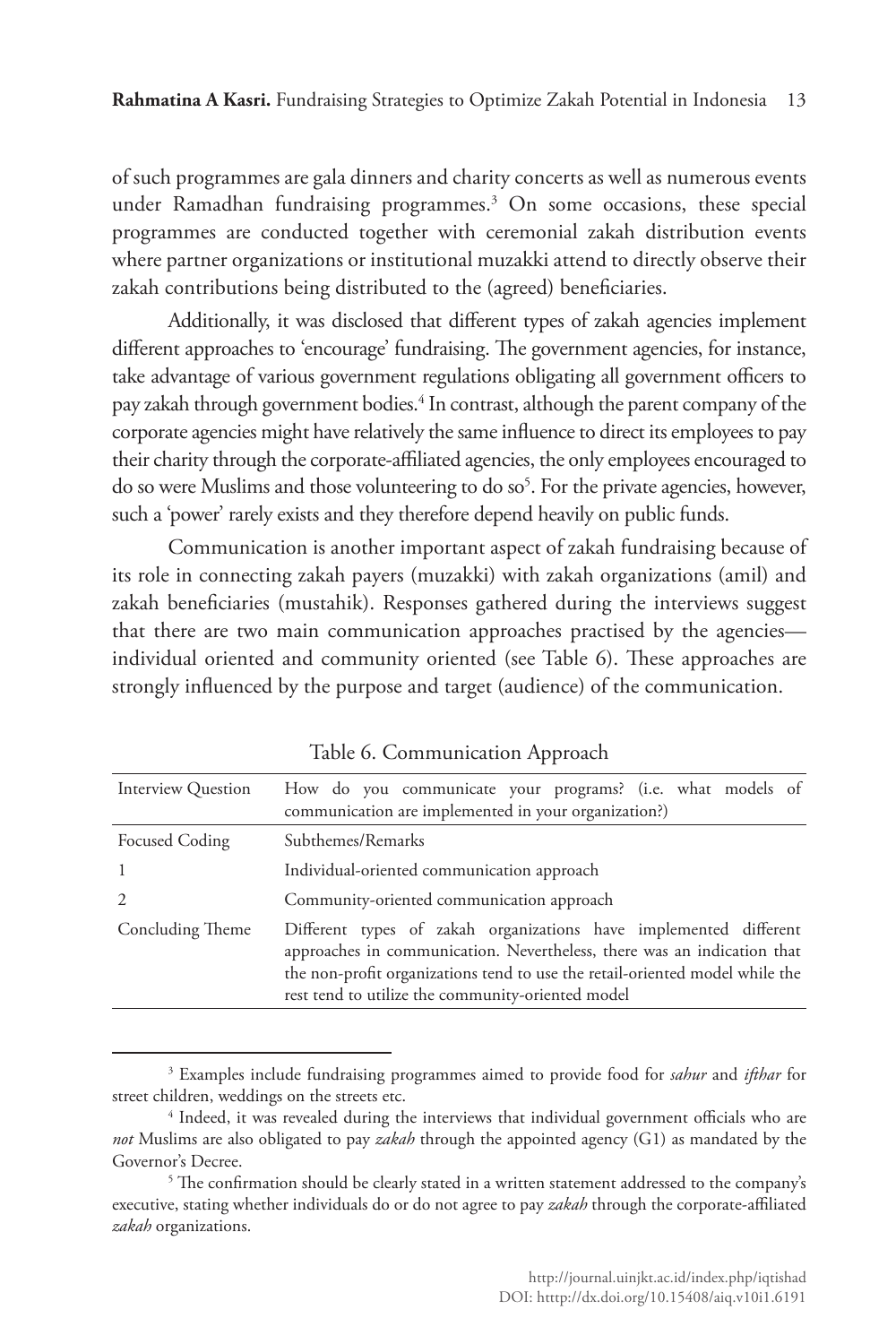Under the individual-oriented approach, communication is often associated with fundraising activities intended to attract new payers and to maintain existing ones. This is reflected in, among other things, the content of the communication instruments, which generally inform about zakah utilization programmes to be conducted and the achievements of the agencies.<sup>6</sup> The main targets of such communication are individual zakah payers, who are also the main contributors to organizations' revenues (Table 7).

In this respect, the communication channel primarily used is media that have wide outreach and large audiences. Examples of such media include electronic media (television and radio), print media (national newspapers and magazines) and online media (websites, online newspapers, emails, social media, etc.). Even though advertising in some of the mass media such as television and newspapers is relatively expensive, particularly if done on a frequent basis (such as on a weekly basis) or in 'prime time' (such as the holy month of Ramadhan), it is seen as the most effective medium of communication, most notably by some respondents from the non-profit zakah agencies (interviews with R2-1 and R1-4). Indeed, two of the largest zakah organizations (P1 and P2) have used national television and newspapers extensively as the organizations' main media of communication/advertising.

| Subtheme                              | Individual-oriented communication model                                                                                      |  |  |  |
|---------------------------------------|------------------------------------------------------------------------------------------------------------------------------|--|--|--|
| Interview with                        | Remarks                                                                                                                      |  |  |  |
| $R21 (P2-1)$                          | R3 (G2-1), R4 (G2-2), R14 (P1-1), Communication is often associated with fundraising<br>activities                           |  |  |  |
| $R4$ (G2-2), $R14$ (P1-1), R21 (P2-1) | Targeted at general individual zakah payers                                                                                  |  |  |  |
| $R4$ (G2-2), $R14$ (N1-1), R21 (P2-1) | Use media of communication extensively and frequently,<br>particularly mass media, which has wider outreach and<br>audience. |  |  |  |

Table 7. Focused Coding 1 for the Models of Communication

The other communication model used is the community-oriented approach, in which communication is mainly associated with transparency and accountability practices aimed at maintaining trust and long-term supportive relationships with specific or community-based zakah payers (see Table 8). As emphasized by R10, '…

<sup>6</sup> The achievements commonly given by financial magazines and NGOs include, among others, awards for highest revenue growth and most innovative programmes. These awards are often cited by the agencies in their communication and advertising materials.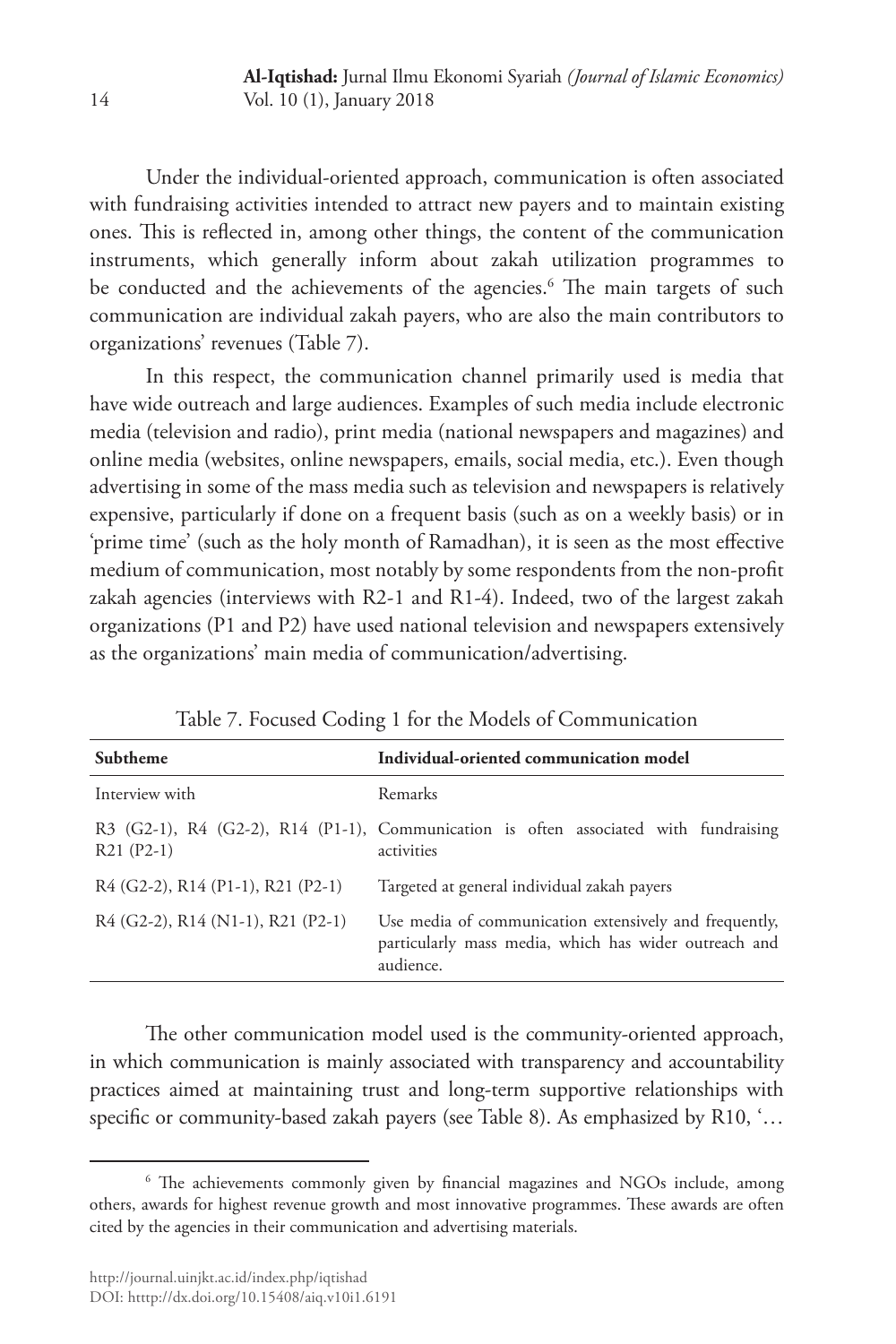[publication is intended] to bridge…so they [zakah payers] trust us…one of these is through the website; then we advertise our programmes in national media…'. He further explained that 'to maintain the zakah payers, we send them bulletins like this every three months. We also send them SMS broadcasts as a kind of "reminder" sent every Friday…to remind them to pay zakah'. Another zakah management personnel member, R1, stated that 'We publish programme and audit results in print media… to be transparent...'. Moreover, when talking about his organization's future plans for advertisements on local television, R11 underlined that, 'actually, this [publication on local television/TV] is intended more as a programme accountability activity…'.

| Subtheme                                                               | Community-oriented communication approach                                                                                            |
|------------------------------------------------------------------------|--------------------------------------------------------------------------------------------------------------------------------------|
| Interview with                                                         | Remarks                                                                                                                              |
| $R11 (C2-1), R13 (C2-3)$                                               | R1 (G1-1), R2 (G1-2), R10 (C1-2), Communication is often associated with transparency and<br>donor maintenance practices.            |
| $R13 (C2-3)$                                                           | R1 (G1-1), R10 (C1-2), R11 (C2-1), Targeted to zakah payers in communities, particularly those<br>affiliated with the organizations. |
| R1 $(G1-1)$ , R2 $(G1-2)$ , R10 $(C1-2)$ ,<br>$R11 (C2-1), R13 (C2-3)$ | Use relatively less frequent and limited types of communication<br>media.                                                            |

Table 8. Focused Coding 2 for the Communication Approach

It is also notable that most agencies implementing this model use a relatively limited range of communication channels. The frequency of using such media is also lower, as suitable for reaching the specific audience (zakah payer) groups. Examples of such media are low-cost print media (brochures, bulletins, magazines, pamphlets, etc.) and low-cost online media (websites and social media such as Facebook, Twitter, Instagram, etc.). Media such as newspapers and TV, however, are only used occasionally. Overall, this type of communication was more prevalent among the corporate and government agencies servicing specific segments of zakah payers.

# **Discussion**

The findings of the study are summarized in Table 9. From these results, what can be concluded or inferred? The main finding of the study suggests that different types of zakah institutions do indeed practise different fundraising strategies. Corporate and government zakah agencies tend to use traditional fundraising strategies, in which the collection of zakah utilizes a partnership approach and communication/marketing utilizes a community-oriented approach. In contrast,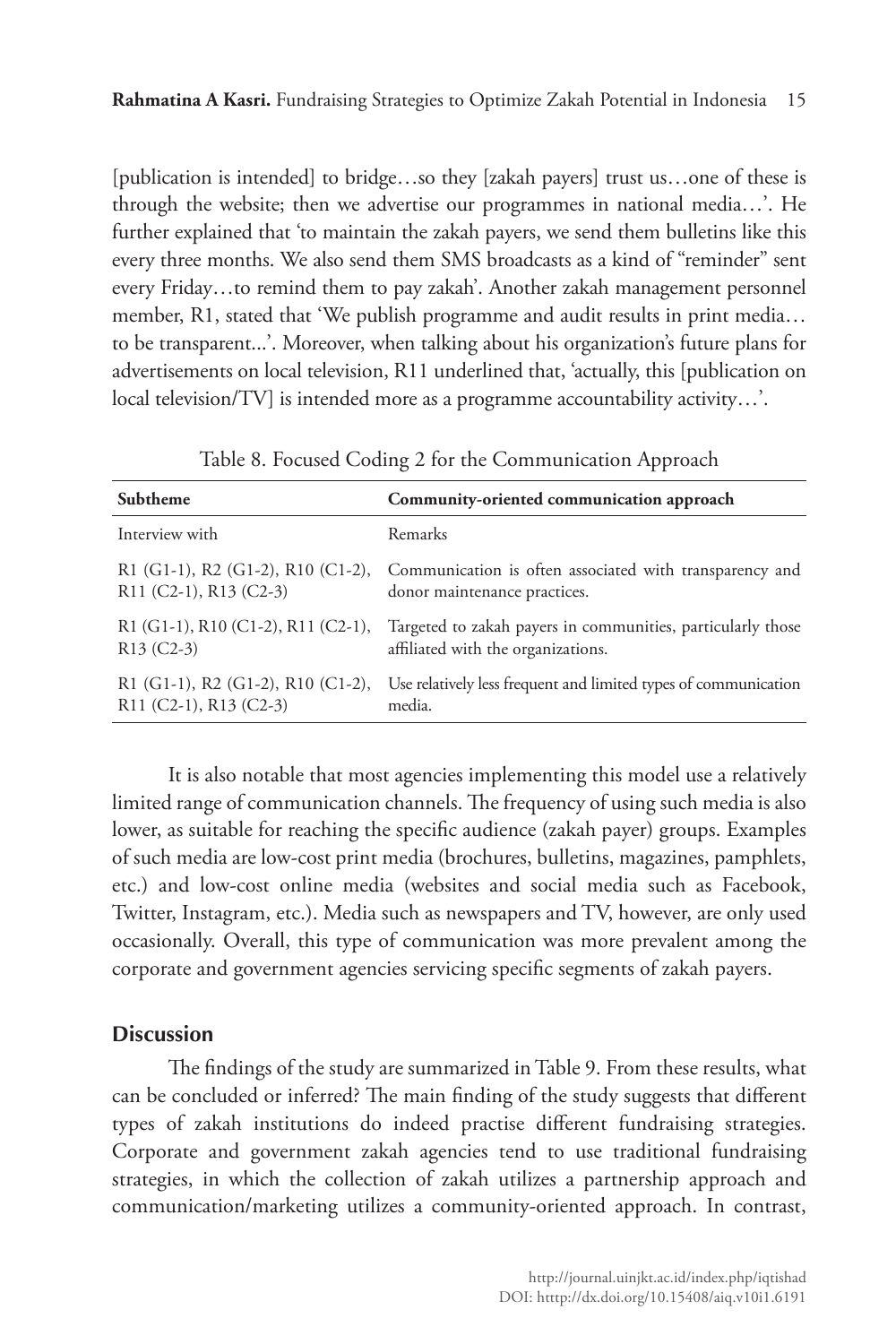most of the private zakah agencies use a market-oriented fundraising strategy with a retail approach for collecting zakah and an individual approach for communication.

This finding supports the theory of resource dependence (Pfeffer & Salancik, 1978), in that each type of zakah agency has a distinctive fundraising strategy because it has distinct donors (resources). Each type of zakah organization (government-affiliated, corporate-affiliated and private zakah agencies) has a distinct pool of donors and these donors' characteristics explain donation patterns; therefore, as zakah institutions have distinctive donor types, it is clear that the type of organization does affect the fundraising strategy used.

Table 9. Summary of Findings: Fundraising Strategies Based on Types of Zakah Institution

| <b>Types of</b><br>Zakah<br>organization | Fundraising<br><b>Strategy</b> | Collection<br>Approach      | Funding<br><b>Resources</b>   | <b>Type of donation</b>                    | Frequency<br>of<br>Donation | Communication<br>Approach |
|------------------------------------------|--------------------------------|-----------------------------|-------------------------------|--------------------------------------------|-----------------------------|---------------------------|
|                                          | Traditional                    | Partnership<br>Fundraising; | Individual                    | Employee based<br>donation                 | regular                     |                           |
| Government-<br>affiliated                |                                |                             | Affiliated<br>Institution     | CSR fund,<br>municipal/state<br>zakah fund | regular                     | Community<br>oriented     |
| Corporate-                               | Traditional                    | Partnership<br>Fundraising; | Individual                    | Employee based<br>donation                 | regular                     | Community<br>oriented     |
| affiliated                               |                                |                             | Affiliated<br>Institution     | CSR fund, corporate<br>zakah fund          | regular                     |                           |
| Private                                  | Market-<br>Oriented            | Retail<br>Fundraising;      | Individual                    | Voluntary donation                         | irregular                   | Individual                |
|                                          |                                |                             | Non-affiliated<br>Institution | Voluntary donation                         | irregular                   | oriented                  |

Private zakah agencies utilize market-oriented strategies primarily because they do not have specific affiliations and donors. Thus, they rely on the 'market' (the public) to raise zakah funds. On the other hand, corporate-affiliated zakah agencies utilize traditional fundraising strategies largely because their existence is often to serve the mission of their donor (the parent company) and they therefore have no incentive to diversify their revenue streams to reduce overdependence on their donor. Similar approaches and reasons apply to government-affiliated zakah agencies, although it is notable that their strategies are increasingly mimicking those of the private agencies, such as large-scale partnering with third-party marketplaces to target individual donors. This indicates their readiness to embrace a marketoriented approach.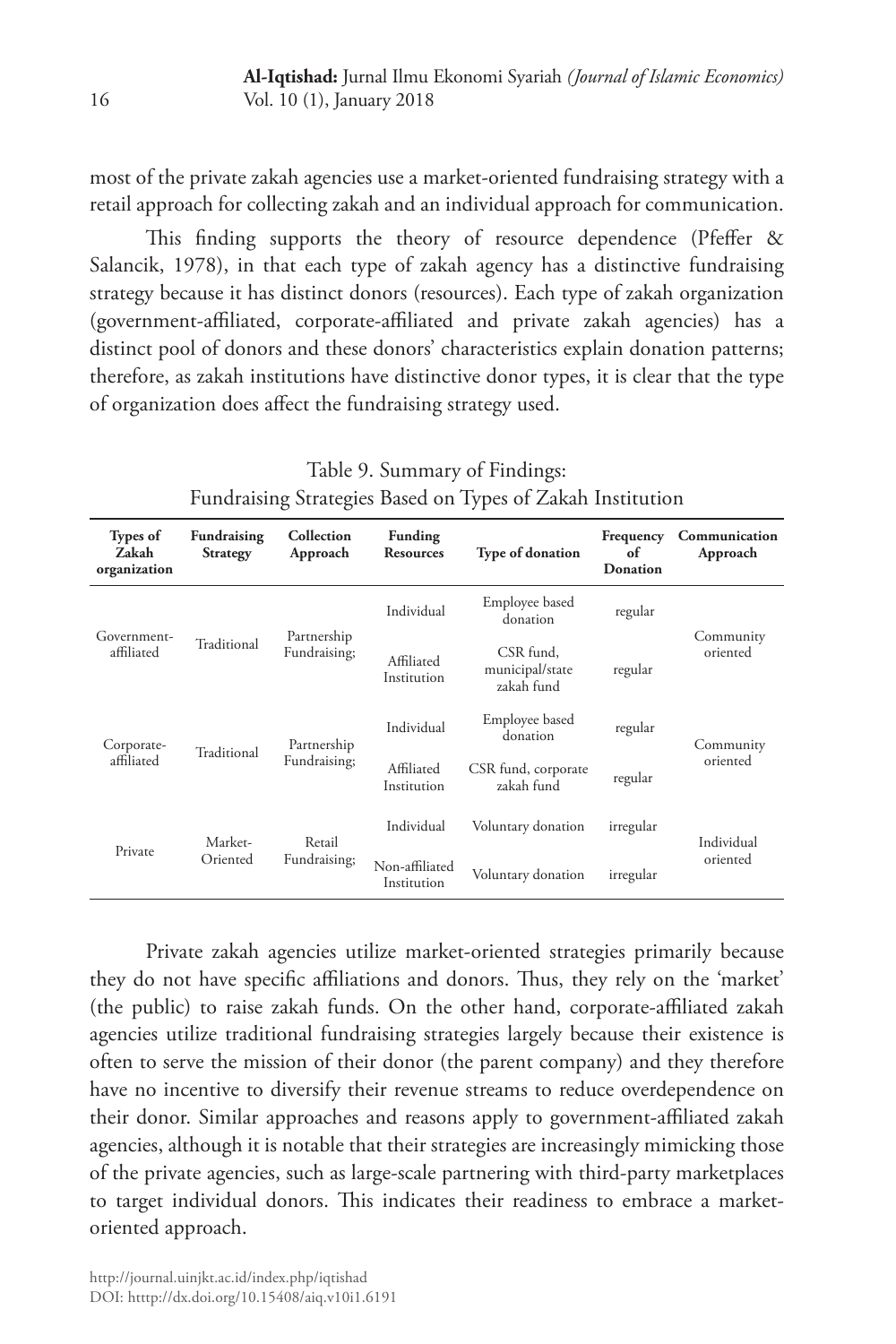It is notable that fundraising strategies using a market-oriented approach include the implementation of segmenting, targeting and positioning current donors in order to map potential donors. Identifying donor segmentation is important in revealing the characteristics of each donor cluster. Another benefit of implementing marketing strategies in non-profit settings is that they enable the development of longterm relationships with the main stakeholders of the organization (Arnett et al., 2003) through the process known as relationship marketing. The implementation of social marketing in the charity sector is now widespread, although the degree of market orientation in non-profit organizations is yet to be evaluated (Vazquez et al., 2002).

To further analyze the fundraising strategy implemented by each type of zakah organization, it is necessary to scrutinize the collection and communication approach. **First,** with respect to the collection approaches they implement, it is found that the strategies are strongly related to funding sources, types of donations and frequency of donations. In this regard, as mentioned earlier, the study finds that most government and corporate zakah agencies follow the partnership fundraising approach, while private agencies follow the retail fundraising approach. Thus, the collection approach seems to follow donor characteristics. This implies that donor traits may provide an answer as to why zakah organizations develop different fundraising approaches. In particular, the majority of the government and corporate agencies adopt a partnership approach, in which fundraising relies on a limited pool of 'rich' partners. Government-affiliated zakah agencies have municipal and stateowned enterprises as their captive markets, while corporate zakah agencies have their stakeholders as their donor base. In contrast, private zakah agencies use the retail approach, in which multichannels and a variety of media engagements are utilized. Thus, these findings support the previous conclusion that the fundraising strategies implemented are in line with the resource dependence theory as initially proposed by Pfeffer and Salancik (1978).

In relation to the donors, it is revealed that all types of non-profit institutions have two types of donor, namely individuals/retail and institutions. Retail donors consist of (i) regular individual donors and (ii) irregular individual donors. Government-based zakah organizations will have their funding resourced from regular individual donors who are mainly their employees (civil servants), while corporate-affiliated zakah agencies will have regular individual donors composed of the employees of their parent companies. Donations from regular individual donors are most likely to be acquired through 'directive policies', such portions of employee salaries being automatically debited for zakah. This type of donor does not, therefore, require extensive fundraising efforts. This may explain why fundraising efforts in government-affiliated and corporate-affiliated agencies are less varied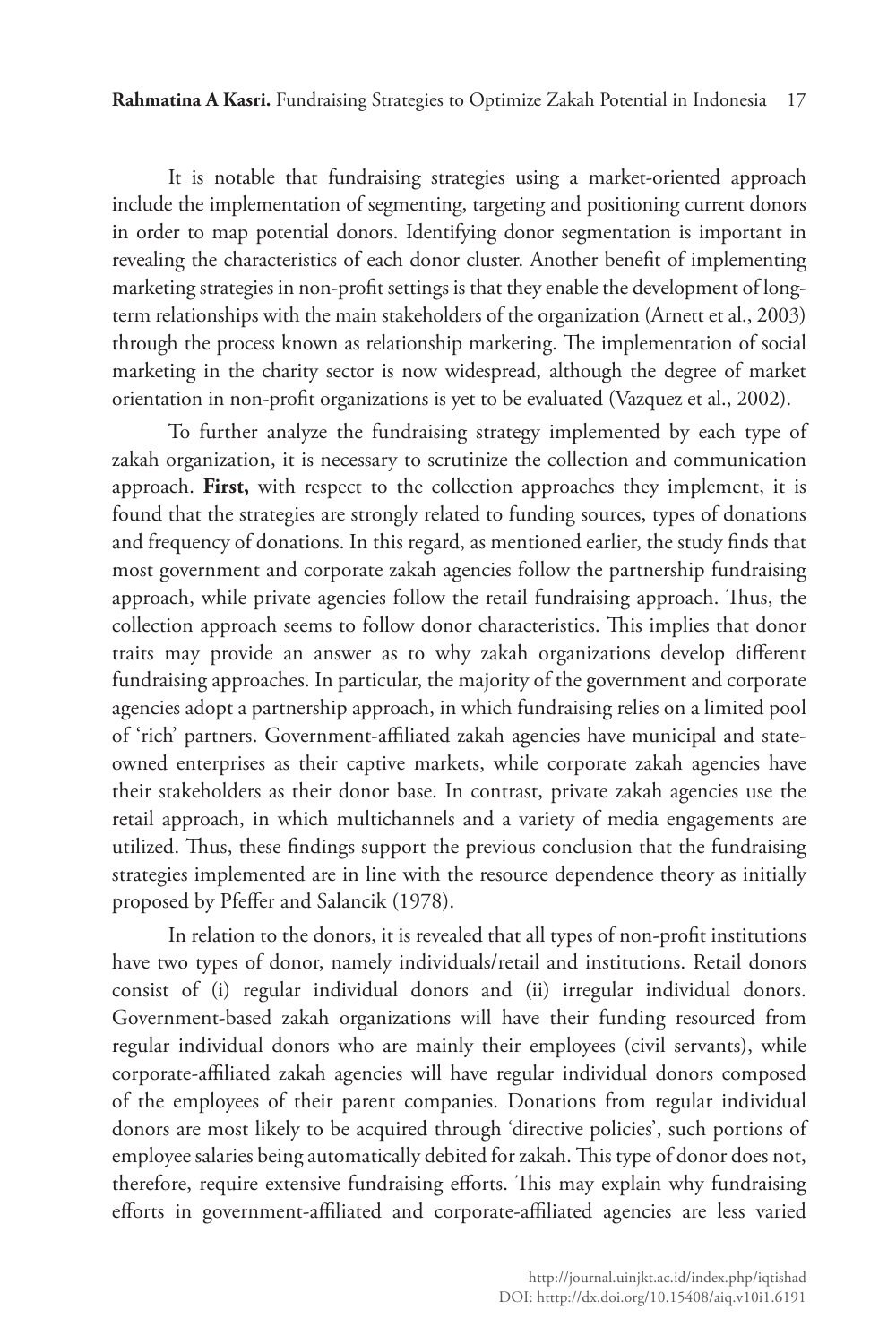than those used by private zakah agencies. As funding sources for private zakah organizations mostly come from individual, unaffiliated donors, regular donations to private zakah agencies are most likely to be a direct result of fundraising activities encouraging individuals to pay zakah periodically.

It should be noted, however, that individual donations are unstable (Gronbjerg, 1992, 1993). To develop individual donations, non-profit organizations need staff, volunteers, personal networks and advertising campaigns, with the prospect of reaching potential donors being unknown and fluctuations in funding being likely. However, regular individual donors provide safer revenue streams than 'one-off' payers due to their higher likelihood of donating regularly. Auto-debit facilities will give zakah institutions more assurance of funding stability, as donors will probably need to agree to donate only once and they do not have to frequently re-establish their decisions about how, where and how much to donate.

In Indonesia, the practice of making zakah payments through payroll or cash management is initially a result of partnership fundraising (both in government or corporate settings). As most auto-debit facilities require bank authorization, these facilities are mostly used for employees of (Islamic) banks. In this context, governmentaffiliated zakah agencies have the greatest potential for collection, due to the large number of civil servants they employ. In 2017, several municipalities and government bodies voluntarily implemented zakah through payroll, and BAZNAS (a governmentaffiliated zakah agency) is fervently proposing that the government should adopt a 2.5% zakah deduction from employees of various government bodies and stateowned enterprises (Republika, 2017). In the future, non-profit institutions are likely to extensively cultivate this channel of payment due to its long-term nature.

The study also found that there are also two types of institutional donors, namely (i) business-related institutions and (ii) non-business-related institutions. Institutional donations are categorized differently from donations from individuals, even if the funding goes to the same zakah agency. Corporate donations are funds that are donated from a company's overall profit (net income) or revenues. When a zakah organization is linked to or part of a larger corporation, such as an Islamic bank, the zakah funding could come from the main company's share of profit. In the Islamic community, zakah payment is obligatory, and corporate donation is seen as an obligation rather than an act of benevolence. It is supposed to be an action taken by any company stating that it is an Islamic company or is serving the Muslim community.

Most of the block funding available from institutional sources is from companies' corporate social responsibility (CSR) funds. As CSR is obligatory for public companies (based on Law No 40/2007 and UU No 25/2007), every public company,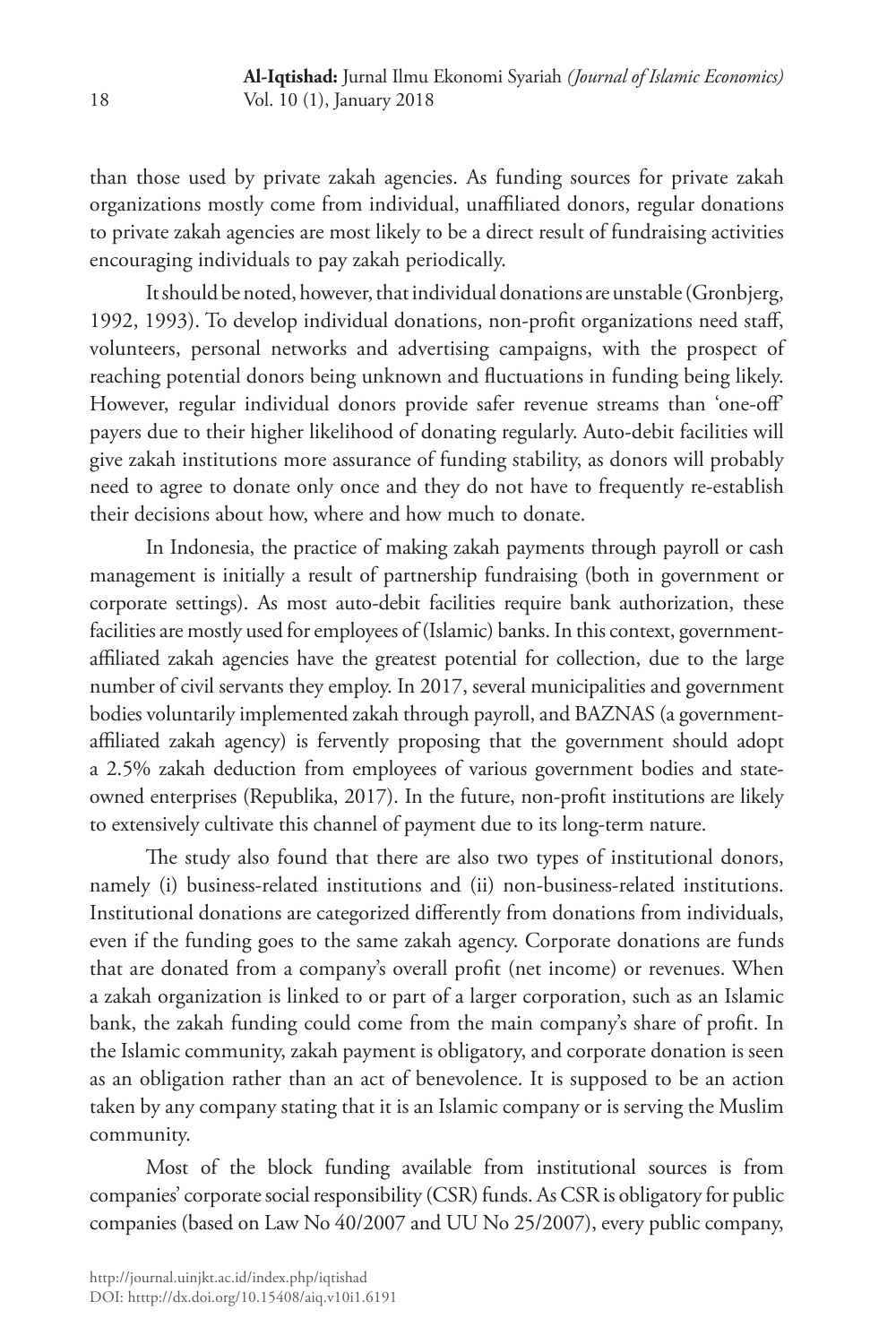including state-owned enterprises, has to allocate 3–6% of its profit to CSR. This is a huge potential fund for non-profit entities (including zakah collectors) in Indonesia, as there are currently 118 state-owned enterprises in the country. In order to channel these funds, most state-owned enterprises and public companies have created their own CSR divisions or are partnered with non-profit organizations (including zakah organizations) who manage their funds. Most Islamic banks and municipalities have also established their own zakah agencies and so regular payments from CSR funds are channelled solely through their affiliated zakah agencies. Typically, funding from CSR programmes should ensure revenue stability and this potential will benefit most corporate and government-affiliated zakah agencies.

Private zakah agencies are not excluded from institutional donations, as small and medium-sized enterprises, sole proprietorship businesses, start-up companies and family-owned companies are too small to establish CSR divisions or their own zakah agencies. As a result, these types of companies will opt for channelling their zakah donations to private zakah agencies. Such agencies, with their market-oriented approaches, could target such companies and offer them long-term cooperation. Depending on leadership and company culture, it is argued that a typical company would want to make regular donations and even to facilitate automatic zakah transfers from its salary account. However, such companies should be initially in an Islamic environment in which zakah payment through formal channels is strongly encouraged. Leadership and exemplary behaviour are the dominant culture for zakah donation. Most companies also prefer their zakah donation to benefit their stakeholders (company employees and their families, orphanages in the neighbourhood of the company etc.), but are lacking in resources to manage such activities. Thus zakah agencies are needed, and so should target such companies as their potential donors. In a similar way to activities undertaken with individual donors, strategic fundraising approaches are needed to maintain donor loyalty and to attract potential donors.

Related to this, it is contended that private zakah agencies have the least stable sources of revenue in comparison with the other types. Government-based agencies have the most stable sources of revenue, as civil servants are less likely to quit their jobs than other employees, and such agencies also benefit from being appointed to receive hajj pilgrims' savings. Corporate-affiliated zakah agencies also get their revenues from salaries, but in their case these come from their own and their affiliates' workforces. In consequence, private zakah agencies are under pressure to acquire and maintain stable revenue from loyal donors.

Second, with respect to the communication approach, the study found that private zakah agencies adopt more individual-oriented communication strategies, whereas government and corporate agencies engage in more community-oriented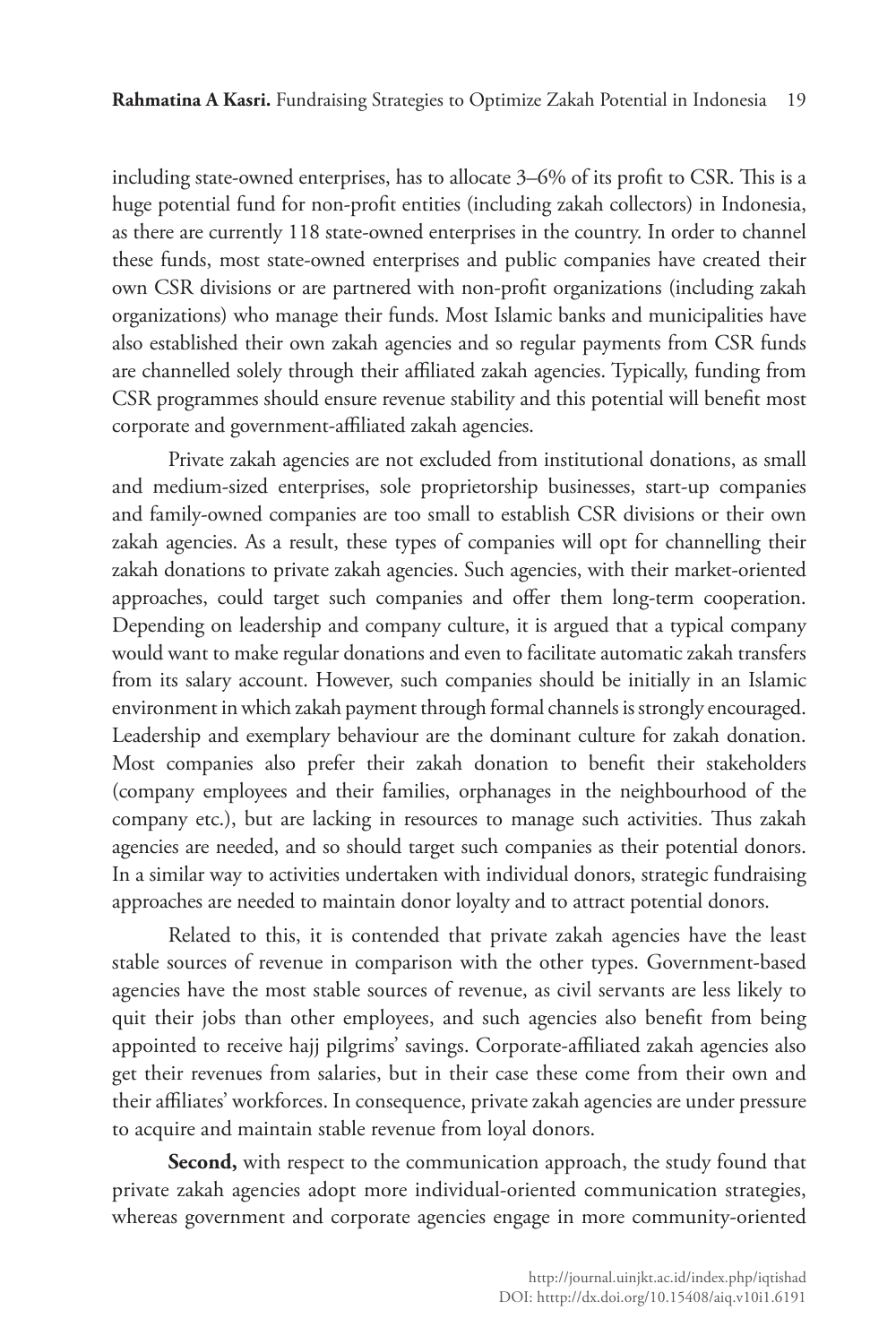communication approaches. Unlike government and corporate-based zakah agencies, private agencies cannot take advantage of obliging their employees or the general public to pay zakah, even though zakah is obligatory in Islam. Fundraising programmes such as gala dinners, charity concerts and zakah payers development visitation programmes are primarily implemented by private zakah agencies, and these programmes appear to be the main channel used for them to introduce themselves to new donors and to communicate with existing donors. There are therefore strong reasons for non-profit organizations to communicate more actively to retain long-term donors.

Moreover, their use of intense programmes of communication and donorrelationship management techniques indicates that the private agencies are one step ahead of the other agencies in using various marketing approaches to increase and stabilize revenues. Private zakah agencies are able generate bigger revenues, despite having the least access to stable revenue streams of the three types of agency. One can assume that these findings indicate that private zakah agencies have implemented more elaborate communication approaches and more effective fundraising strategies, leading to an ability to generate and retain individual zakah funding. This finding supports the contention of Froelich (1999) that more limited resources force non-profits to diversify their revenue sources through various fundraising activities.

Overall, from the findings and analysis above, this study argues that the future direction for fundraising strategy is the market-oriented approach. This strategy has been practised by private zakah agencies quite successfully, most likely because of their resource dependency issues. Becoming more market-oriented is an inevitable progression for the future, because all non-profit organizations, including zakah organizations, need to have the aim of generating revenue stability.

Furthermore, to optimize the potential of zakah funds, it is suggested that all three types of zakah agency must target regular donors, both individual and institutional, and facilitate various payment methods for the sake of donor convenience. A detailed and effective fundraising strategy is needed to facilitate the transformation of sources from irregular to regular donors, especially in voluntary situations. Government and corporate-affiliated zakah agencies could use their existing partnerships with parent companies to develop, with donors' consent, more automated, direct debit payments from monthly payrolls or bank deposits. Meanwhile, private zakah organizations should communicate more actively and effectively to retain their long-term donors. All in all, the strategies are expected to increase the effectiveness of fundraising strategies implemented by zakah institutions in Indonesia.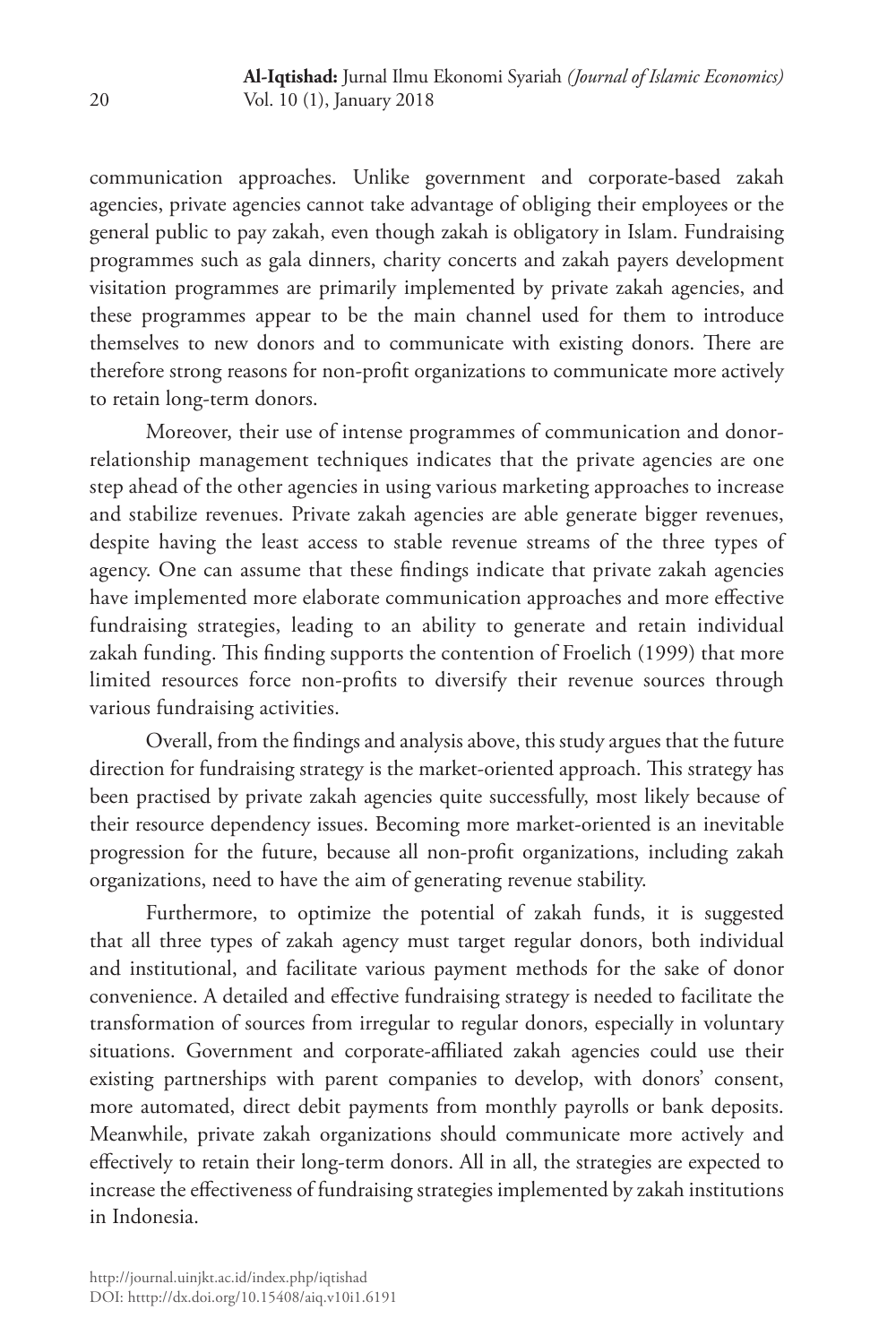# **Conclusions**

This study aims to identify and assess differences in the fundraising strategies implemented by different types of zakah institutions in Indonesia in order to support optimization of the potential for zakah collection in the country. To achieve its objectives, the study employs a qualitative research approach. Semistructured interviews were conducted with the management of the six largest zakah organizations in Indonesia. Thematic analysis was used to analyse the data.

The main finding of the study suggests that different types of zakah institutions indeed practise different fundraising (i.e. collection and communication) strategies. Corporate and government zakah agencies tend to use traditional fundraising strategies, in which collection of zakah utilizes a partnership approach and communication/marketing utilizes a community-oriented approach. In contrast, most of the private zakah agencies use market-oriented fundraising strategies, a retail approach for collecting zakah, and an individual approach for communicating information about zakah. It is also found that market-oriented fundraising strategies have resulted in greater revenue and retail donor engagement for private zakah agencies.

Taking these findings as a whole, the study argues that the results demonstrate that the resource streams of the zakah institutions significantly influence fundraising, and that this is consistent with a resource dependence theory of fundraising. It is also contends that fundraising should be integrated in a way that results in brand awareness and the perceived accountability of zakah organizations. Ultimately, it is expected that these findings could enrich the literature on zakah and provide guidance for increasing the effectiveness of fundraising strategies implemented by zakah institutions in Indonesia.

## **References**

- Abu Bakar, N. B., & A.R.A. Rahman. (2007). A Comparative Study of Zakah and Modern Taxation. JKAU: Islamic Economics. 20(1): 25-40.
- Ahmed, H. (2004). Role of Zakah and Awqaf in Poverty Alleviation. Jeddah: Islamic Development Bank, Islamic Research and Training Institute.
- Al Qardawi, Y. (2000). Fiqh Al Zakah: A Comparative Study of Zakah, Regulations and Philosophy in the Light of Quran and Sunnah. Jeddah: King Abdulaziz University.
- Alfitri, B. (2005). The Law of Zakat Management and Non-governmental Zakat Collectors in Indonesia. International Journal of Not-for-Profit Law. 8 (2): 55-64.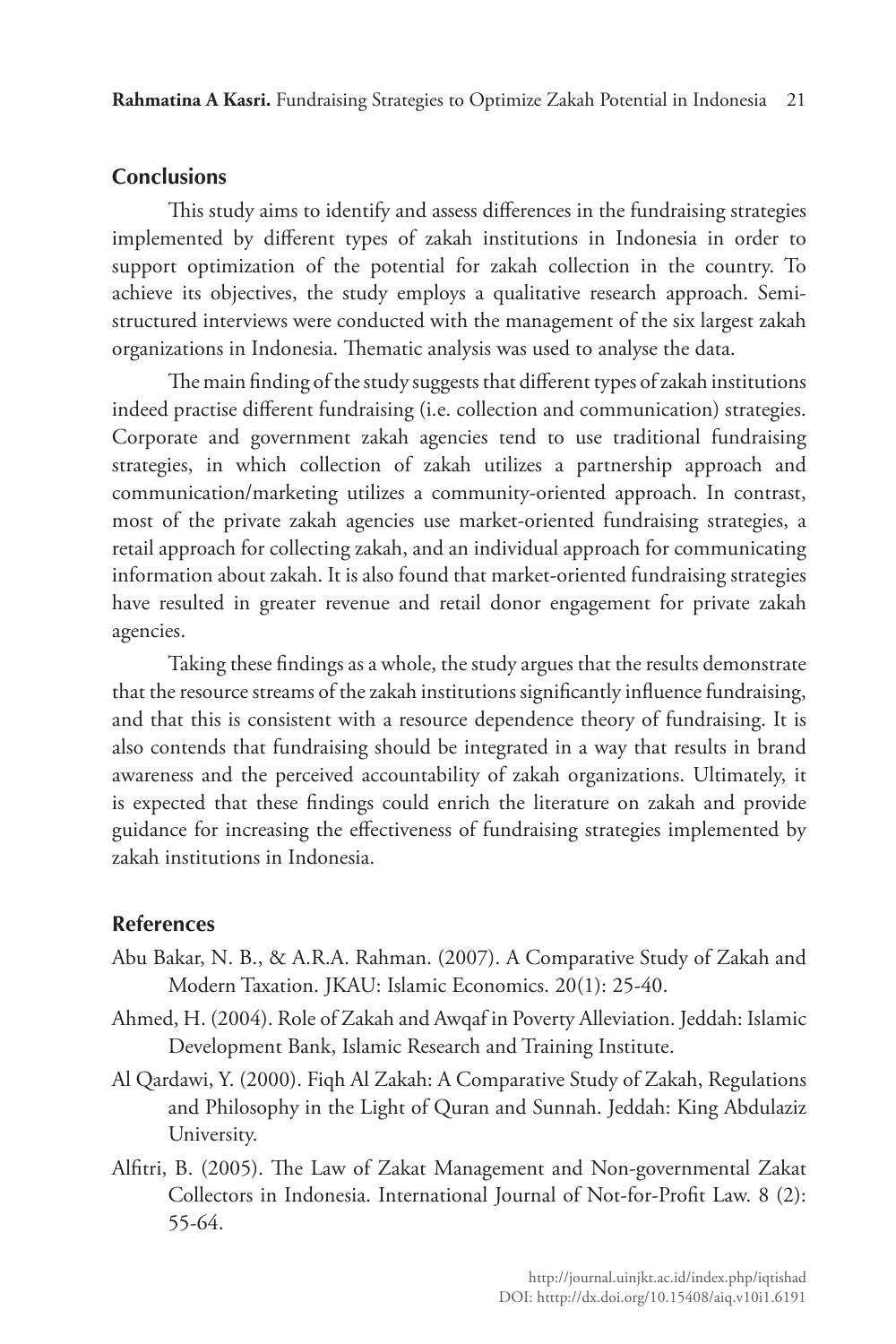- Andreasen, A. R. (2012). Rethinking the Relationship between social/nonprofit Marketing and Commercial Marketing. Journal of Public Policy & Marketing. 31(1): 36-41.
- Anheier, H. K. (2009). What kind of Non-profit Sector, What Kind of Society? Comparative Policy Reflections. American Behavioral Scientist. 52(7): 1082- 1094.
- Anheier, H. K., S. Toepler., & S.W. Sokolowski. (1997). The Implications of Government Funding for Non-profit Organizations: Three Propositions. International Journal of Public Sector Management. 10(3): 190-213.
- Arnett, D. B., S.D. German, & S.D. Hunt. (2003). The Identity Salience Model of Relationship Marketing Success: The Case of Non-profit Marketing. Journal of Marketing. 67(2): 89-105.
- Balabanis, G., R.E. Stables, & H.C. Phillips. (1997). Market Orientation in the Top 200 British Charity Organizations and Its impact on Their Performance. European Journal of Marketing. 31(8): 583–603.
- Bamualim, C. S., & I. Abubakar. (2005). Revitalisasi Filantropi Islam: Studi Kasus Lembaga Zakat dan Wakaf di Indonesia (The Islamic Philantrophy Revitalitation: Case Study at Zakah and Waqf Institutions in Indonesia). Jakarta: Pusat Bahasa dan Budaya, Universitas Islam Negeri Syarif Hidayatullah Jakarta dan Ford Foundation.
- Bennett, R. & A. Sargeant. (2005). Special Section: The Nonprofit Marketing Landscape. Journal of Business Research. 58: 797-805.
- Bennett, R., & A. Barkensjo. (2005). Relationship Quality, Relationship Marketing, and Client Perceptions of the Levels of Service Quality of Charitable Organisations. International journal of service industry management. 16(1): 81-106.
- Benthall, J. (1999). Financial worship: the Quranic Injunction to almsgiving. Journal of the Royal Anthropological Institute. 5 (1): 27-42.
- Boyatzis, R. E. (1998). Transforming Qualitative Information: Thematic Analysis and Code Development. USA: Sage Publishing.
- Brooks, A. C. (2004). Evaluating the Effectiveness of Non-profit Fundraising. Policy Studies Journal. 32(3): 363-374.
- Burnett, K. (2002). Relationship Fundraising: A Donor-based Approach to The Business of Raising Money. New York: John Wiley & Sons.
- Carroll, D. A., & K.J. Stater. (2008). Revenue Diversification in Nonprofit Organizations: Does it Lead to Financial Stability?. Journal of Public Administration Research and Theory. 19(4): 947-966.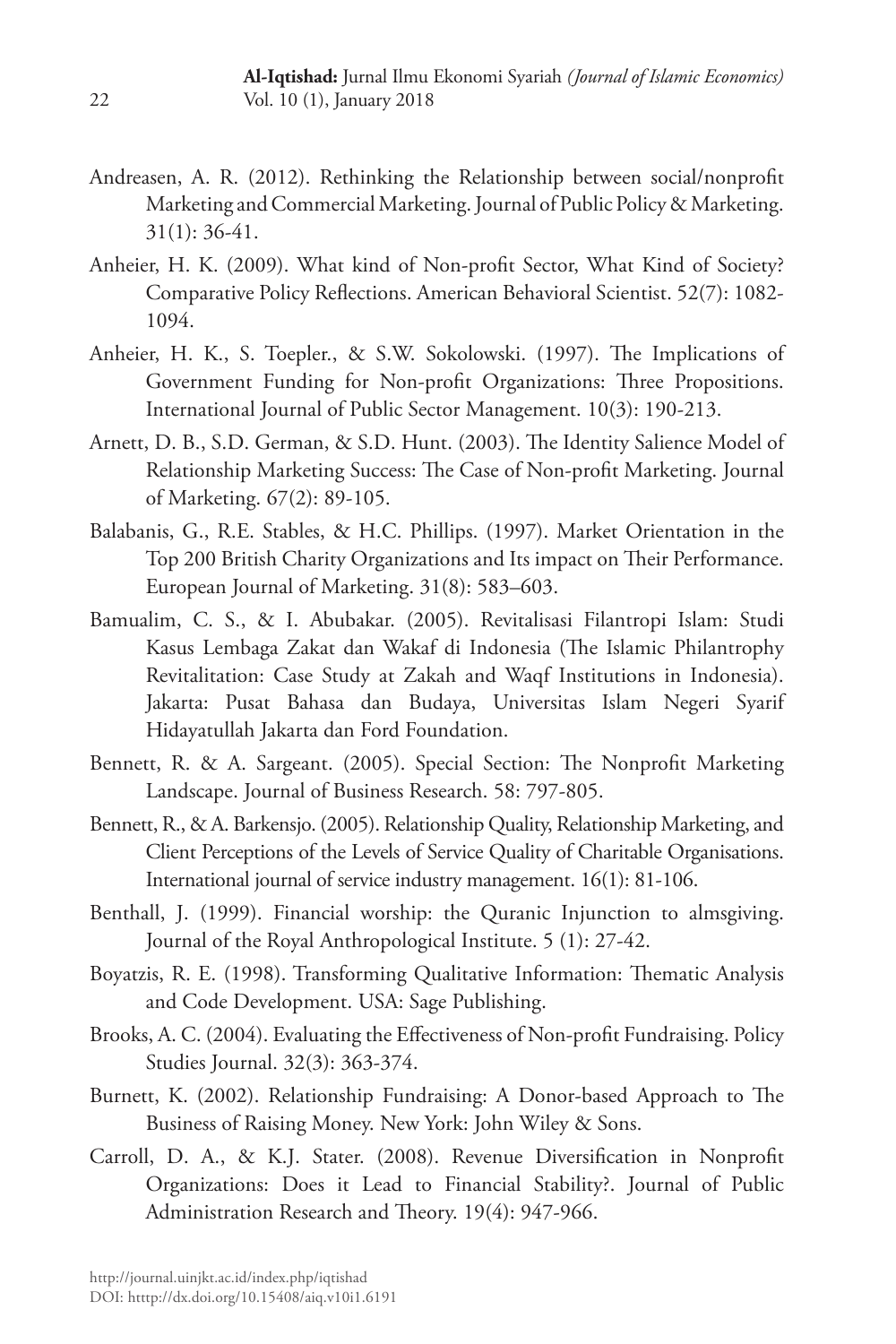- Chad, P., E. Kyriazis, & J. Motion. (2013). Development of a Market Orientation Research Agenda for The Nonprofit Sector. Journal of Nonprofit & Public Sector Marketing. 25(1): 1-27.
- Dolnicar, S., & K. Lazarevski. (2009). Marketing in Non-profit Organizations: an International Perspective. International Marketing Review. 26(3): 275-291.
- Firdaus, M., I.S. Beik., T. Irawan., & B. Juanda, B. (2012). Economic Estimation and Determinations of Zakat Potential in Indonesia. Jeddah: Islamic Research and Training Institute.
- Froelich, K. A. (1999). Diversification of Revenue Strategies: Evolving Resource Dependence in Nonprofit Organizations. Nonprofit and Voluntary Sector Quarterly. 28(3): 246-268.
- Helfert, G., T. Ritter, & A. Walter. (2002). Redefining Market Orientation from a Relationship Perspective: Theoretical Considerations and Empirical Results. European Journal of Marketing. 36(9/10): 1119-1139.
- Holman, M. M., & L. Sargent. (2006). Major donor fundraising. London: Directory of Social Change.
- Kahf, M. (2000). Zakah Management in Some Muslim Societies. Jeddah: Islamic Research and Training Institute, Islamic Development Bank.
- Kasri, R. A. (2016). Effectiveness of Zakah Targeting in Alleviating Poverty in Indonesia. Al-Iqtishad: Jurnal Ilmu Ekonomi Syariah (Journal of Islamic Economics). 8 (2): 169-186.
- Katz, D., & R.L. Kahn. (1978). The Social Psychology of Organizations (Vol. 2). New York: Wiley and Sons.
- Kingma, B. R. (1993). Portfolio Theory and Nonprofit Financial Stability. Nonprofit and Voluntary Sector Quarterly. 22(2): 105-119.
- Levine, H., & A.G. Zahradnik. (2012). Online Media, Market Orientation, and Financial Performance in Nonprofits. Journal of Nonprofit & Public Sector Marketing. 24(1): 26-42.
- Ortmann, A., & M. Schlesinger. (1997). Trust, Repute and The Role of Non-profit Enterprise. Voluntas: International Journal of Voluntary and Nonprofit Organizations. 8(2): 97-119.
- Othman, R., & A.M. Thani. (2010). Islamic Social Reporting of Listed Companies in Malaysia. The International Business & Economics Research Journal. 9(4). 135-144.
- Pandelica, A., I. Pandelica., & I. Dumitru. (2009). The Development of a Methodological Framework of Market Orientation Implementation: a Value Chain Perspective. Journal of American Academy of Business. 14(2): 285-292.